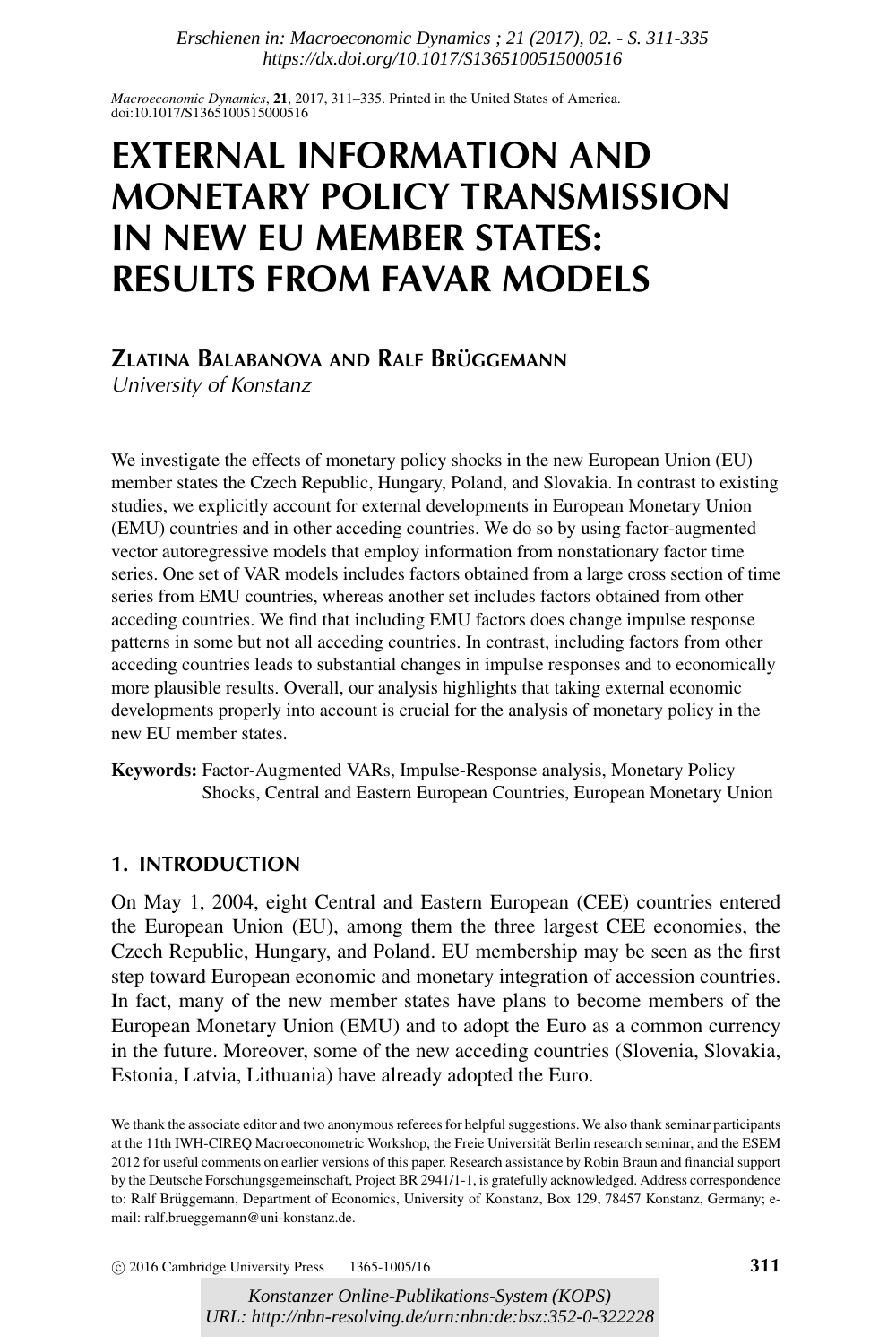# **312 ZLATINA BALABANOVA AND RALF BRÜGGEMANN**

Economists argue that successful EMU membership requires the countries of the monetary union to be sufficiently similar, as otherwise common monetary policy may be difficult to implement [see, e.g., Dornbusch et al. (1998)]. Against this background, one aspect of economic integration that has received some attention in the literature is related to differences in monetary transmission mechanisms. Understanding how monetary transmission differs among (potential) EMU members is particularly relevant in the context of currency unions. Empirically, the effects of monetary policy shocks are usually investigated within small identified vector autoregression (VAR) models using techniques of innovation accounting such as impulse-response analysis. For instance, a number of studies focus on possible heterogeneity in the transmission mechanism in economies that formed the EMU in 1999 [see, e.g., Mihov (2001), Mojon and Peersman (2001), Peersman and Smets (2001), Ciccarelli and Rebucci (2002), Angeloni et al. (2003), and Ehrmann et al. (2003)]. Similarly, some attempts have been made to characterize and compare the monetary transmission mechanisms in individual EU acceding countries. Examples of studies on acceding countries include the work of Ganev et al. (2002), Coricelli et al. (2006), Elbourne and de Haan (2006), Anzuini and Levy (2007), and Gavin and Kemme (2009). The reported results for the individual countries are often ambiguous and sometimes the authors do not find evidence for a sensible monetary transmission mechanism. For instance, in addition to positive price responses to contractionary monetary policy shocks (the so-called "pricepuzzle"), the papers also report counterintuitive positive output responses for some of the countries. Thus, only a few robust conclusions emerge from the mentioned studies.

We argue that some of the counterintuitive results for the acceding countries found in the literature are due to mis-specification of the small VARs, as some important (external) variables are likely to be missing from the information set. The point of missing variables in the VAR is particularly relevant in the case of EU accession countries, because the work for those countries typically uses very small VAR systems, often including not more than four variables. This is because available time series are still relatively short and is in contrast to studies for the United States or other European countries. Using larger VARs is prohibitive, as the degrees of freedom in these models are quickly exhausted.<sup>1</sup> Moreover, there are close trade links among the acceding countries themselves and between acceding countries and other EMU countries. For 2003, Bussiere et al. (2005) ` report the percentage of trade (imports and exports) in CEE economies with Euro area countries. In the four countries of our empirical analysis, these trade shares range from 53.4% in Slovakia to 57.6% in Poland, 58.9% in the Czech Republic, and 59.5% in Hungary. In other words, in each country more than half of the trading activities take place with EMU countries. Moreover, the share of trade in these countries with other new EU member states is also substantial. For 2003, Bussière et al. (2005) report corresponding shares that range from 7.3% in Hungary to 10.2% in Poland, 14.3% in the Czech Republic, and 24.8% in Slovakia. This suggests a prominent role for additional external variables in the VARs.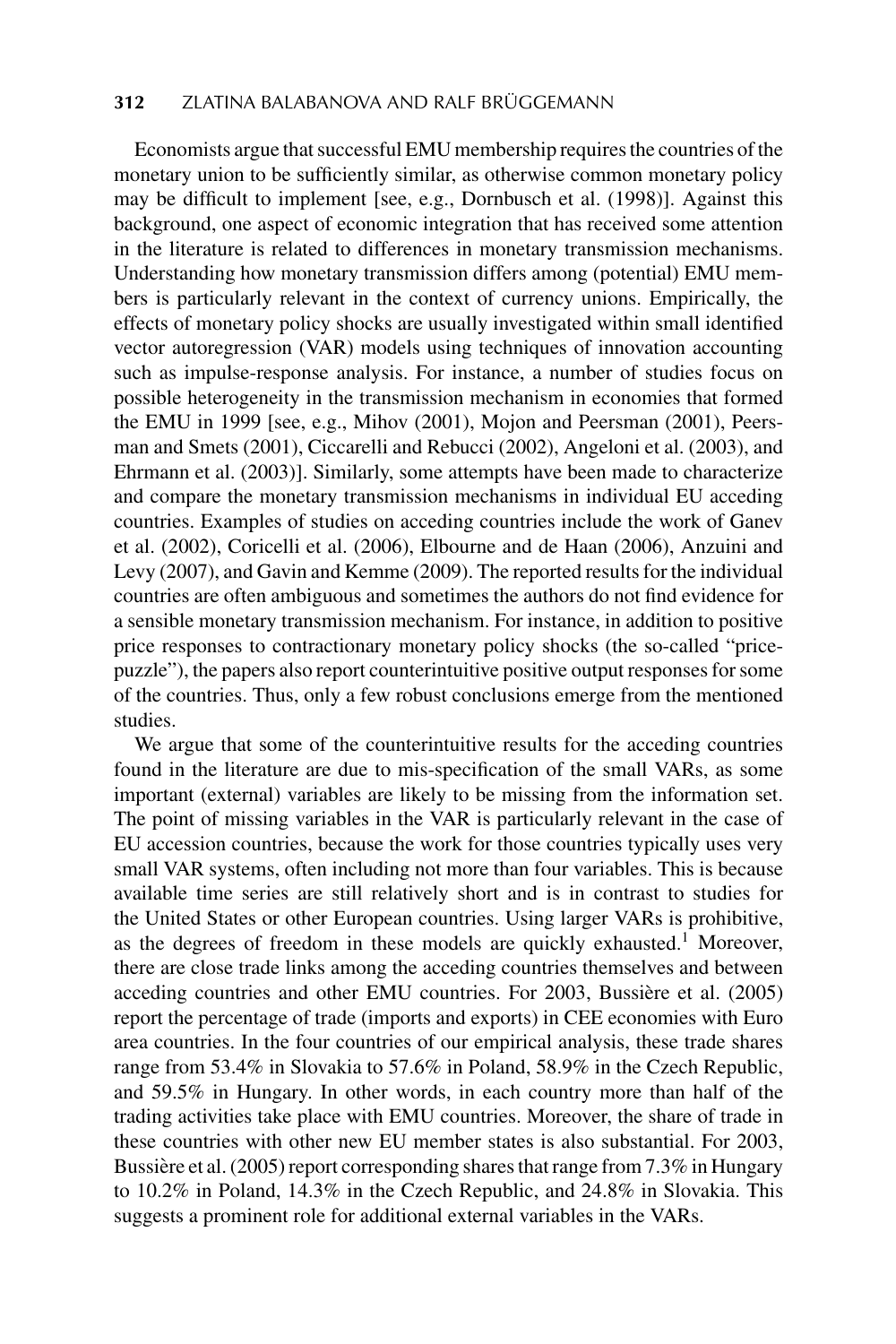Therefore, in this paper we explore to what extent accounting for external economic developments in the EMU and in other acceding countries changes the results from structural VAR models and the conclusion about the effects of monetary policy shocks. We do so by augmenting standard VAR models with factor time series that summarize parsimoniously the information from a large cross section of time series from EMU or acceding countries, as will be explained. This approach differs markedly from including just a few exogenous variables.

To summarize the external economic developments, we first condense the information contained in a large cross section of time series into a few factor time series using the techniques suggested by, e.g., Stock and Watson (2002b) and Bai and Ng (2004). To facilitate the interpretation of the factors, we relate them to the underlying time series by regressing the stationary factors on the individual variables. We then include the factor time series in the VARs of the acceding countries in two different ways. In a first variation, we adapt the factor-augmented VAR (FAVAR) approach of Bernanke et al. (2005) and augment the VARs with factor time series [see also Favero et al. (2005) for a related study]. Because some of the time series in the VARs are likely to be driven by stochastic trends and are also possibly cointegrated, we prefer to use VARs for the levels of the variables. This preserves all potential cointegration relationships. Correspondingly, we include the nonstationary factor time series obtained from the approach by Bai and Ng (2004). In the second variation, we include the nonstationary factor time series as exogenous variables with lags. To our best knowledge, none of these types of augmentation have been used in the literature so far.

In the empirical analysis, we report and compare impulse-response functions (IRFs) for the four acceding countries the Czech Republic, Hungary, Poland, and Slovakia. We identify monetary policy shocks using a recursive structure and document the role of external information by comparing the responses to contractionary monetary policy shocks from benchmark VARs with those of different FAVARs. We investigate the role of external information coming from EMU countries and of information coming from the other acceding countries, respectively. In other words, we use different FAVARs, either using the factor time series from EMU countries or using the factor time series from accession countries.

We find that including EMU factors does change impulse-response patterns in some but not all acceding countries. In contrast, including the acceding country information leads to more substantial changes in the impulse-response pattern. Compared with the benchmark model, the responses to a monetary policy shock are thus more in line with theoretical expectations: output variables tend to drop, prices tend to decrease (the price puzzle disappears or is less pronounced), and the exchange rate appreciates. In some countries, a reasonable monetary transmission mechanism can only be diagnosed when the external accession country factors are included in the model. Our results suggest that the external economic developments in the other acceding countries are more important for the monetary transmission than the economic goings-on in the Euro area. Overall, our results highlight the importance of taking these external developments properly into account.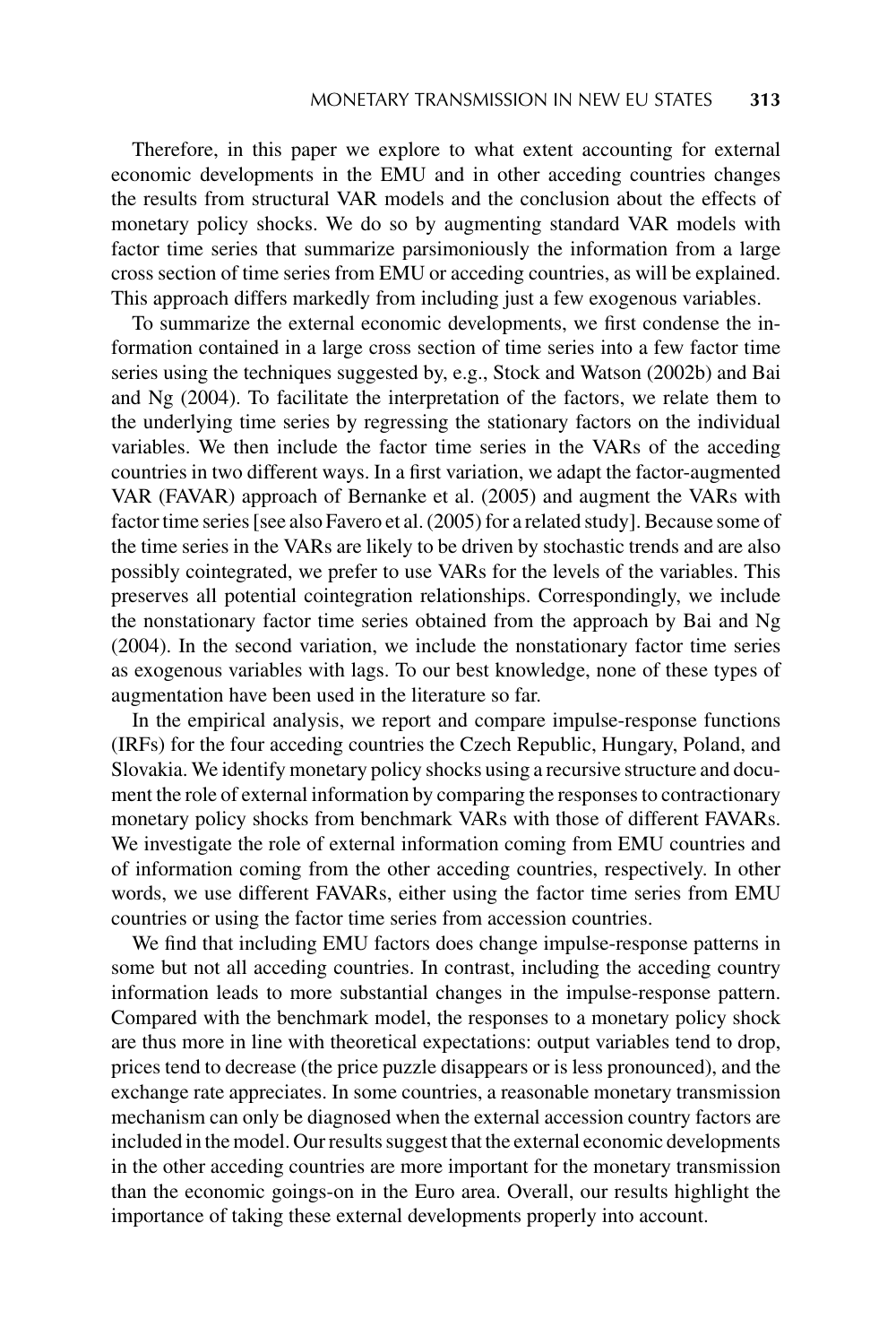#### **314** ZLATINA BALABANOVA AND RALF BRUGGEMANN ¨

The remainder of the paper is organized as follows. In Section 2 we introduce the econometric framework. Section 3 contains the empirical results from the factor analysis as well as from the FAVAR impulse-response analysis. Section 4 concludes.

#### **2. THE ECONOMETRIC FRAMEWORK**

We use factor-augmented VAR models in the empirical analysis. Therefore, in Section 2.1 we briefly review the framework for the factor analysis, which corresponds to the first part of the empirical analysis in Section 3. How the factors enter the VAR and how we use this model to compute IRFs are explained in Section 2.2.

#### **2.1. Stationary and Nonstationary Factor Models**

Factor models that condense the information from a large cross section of time series have been introduced in the context of forecasting [see, e.g., Stock and Watson (2002a, 2002b)], and this framework has been extended by Bai (2004) and Bai and Ng (2004) to the case of nonstationary factors.

We assume that the N-dimensional time series  $X_t$  is driven by a small number L of unobserved common factors  $F_t$  and an idiosyncratic component  $e_t$ ; i.e., the vector of time series may be written as

$$
X_t = \Lambda F_t + e_t, \quad t = 1, \ldots, T,
$$

where  $X_t$  is an  $N \times 1$  vector,  $\Lambda$  is an  $N \times L$  matrix of factor loadings,  $F_t$  is the  $L \times 1$ vector of common factors, and  $e_t$  is an  $N \times 1$  vector of idiosyncratic components. We follow Bai and Ng (2004) and allow for possible nonstationarity in both  $F_t$  and  $e_t$ . If we use principal components to estimate this equation the estimates of the factors  $F_t$  will not be consistent if the elements of  $e_t$ , denoted as  $e_{it}$ , are I(1). Bai and Ng (2004) show that in this case, applying the method of principal components to the first-differenced data leads to consistent estimation of the factors. We prefer this over the alternative approach developed in Bai (2004), as this alternative requires that the idiosyncratic components be I(0) for consistent factor estimation. To be precise, we define  $x_t = X_t - X_{t-1} = \Delta X_t$  for  $t = 2, ..., T$  and the  $(T - 1) \times N$  matrix of stationary variables  $x = (x_2, \dots, x_T)'$ , with the *t*th row being  $x'_t$ . Moreover, we let  $f_t = F_t - F_{t-1} = \Delta F_t$ , and  $f = (f_2, \dots, f_T)'$  is the  $(T - 1) \times L$  vector of differenced factors. The principal components estimator of  $f$  is given as

$$
\tilde{f} = \sqrt{T - 1}V,\tag{1}
$$

where V is the matrix of the L eigenvectors corresponding to the L largest eigenvalues of the matrix xx'. The factors are normalized so that  $\tilde{f}' \tilde{f}/(T-1) = I_L$ holds, and we refer to these normalized factors as  $\hat{f}$ . Using this normalization, the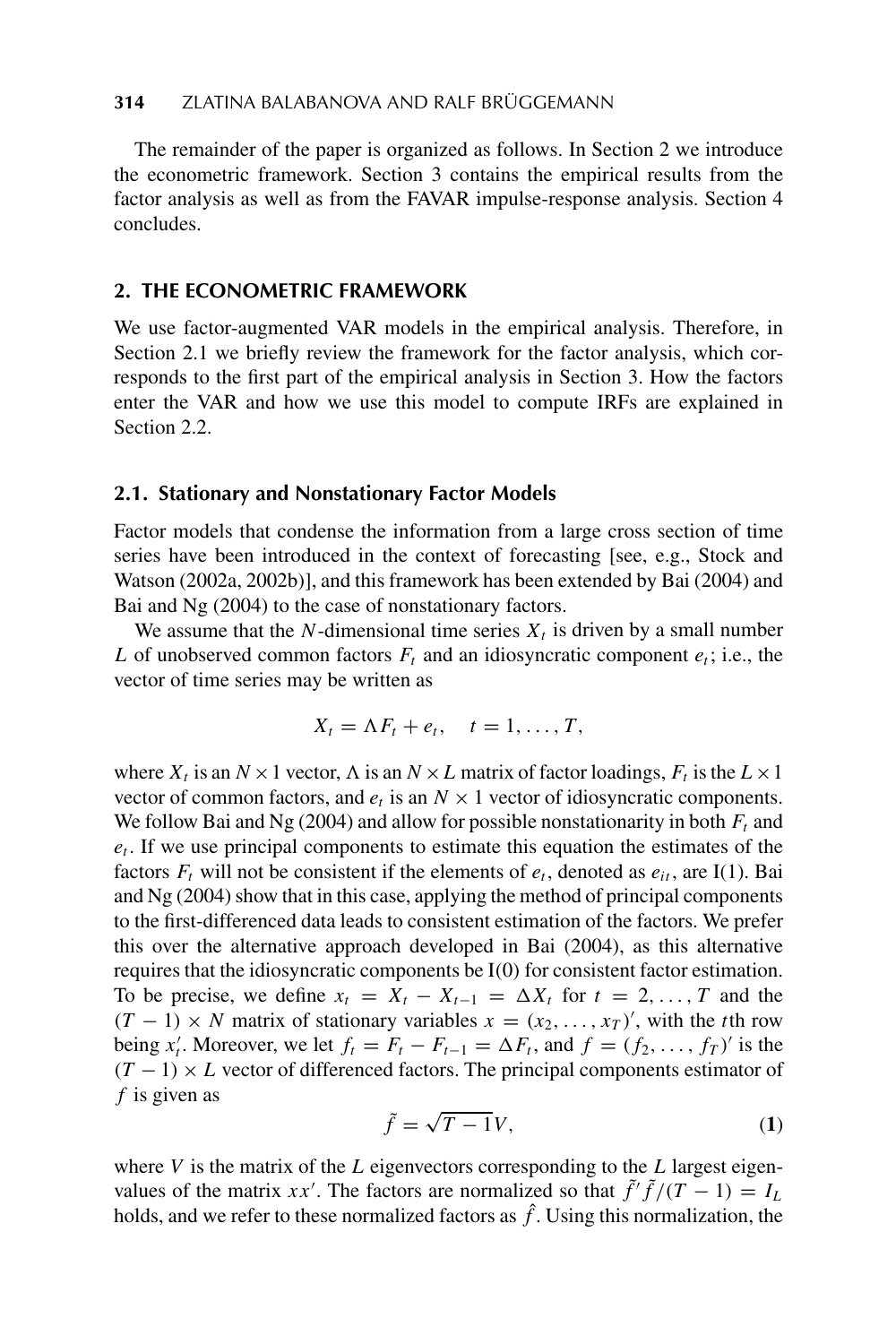loadings are estimated as

$$
\hat{\Lambda} = x' \hat{f} / (T - 1).
$$

The corresponding estimator for  $F_t$  is given by cumulating the stationary principal component factors  $\hat{f}_t$ , i.e.,

$$
\hat{F}_t = \sum_{s=2}^t \hat{f}_s.
$$
 (2)

By using this approach we obtain estimates of the  $F_t$ , which retain their order of integration regardless of  $e_{it}$  being I(0) or I(1). We refer to equations (1) and (2) as the stationary and nonstationary factor time series, respectively.

#### **2.2. Factor-Augmented Vector Autoregressions**

The monetary transmission mechanism is analyzed within the VAR framework. The starting point is a standard VAR with intercept of the form

$$
y_t = v + A_1 y_{t-1} + \dots + A_p y_{t-p} + u_t,
$$
 (3)

where  $y_t$  is a  $K \times 1$  vector of endogenous variables, v is a  $K \times 1$  vector of intercepts,  $A_1, \ldots, A_n$  are  $K \times K$  fixed VAR coefficient matrices, and  $u_t$  is the reduced-form innovation vector with mean zero and fixed nonsingular covariance matrix  $\Sigma_u$ . In what follows, we discuss the two variants of factor augmentation that we use in the empirical analysis.

The first approach follows the idea of Bernanke et al. (2005) and Stock and Watson (2005). In their set-up, the estimated stationary factor time series  $\hat{f}_t$  are added as variables to a VAR model. In contrast to this, we include the nonstationary factor time series  $\hat{F}_t$  in the VAR. Also note that in our application the group of variables from which the factors are extracted does not contain the variables  $y_t$ , as for a particular country we only use data from other foreign countries (EMU or other accession countries) for factor extraction. Our first setup is obtained by defining the  $(L + K) \times 1$  vector as  $y_t^* = (\hat{F}_t', y_t')'$  and then formulating the factor-augmented VAR as

$$
y_t^* = v^* + A_1^* y_{t-1}^* + \dots + A_p^* y_{t-p}^* + u_t^*,
$$
\n(4)

where  $A_i^*$ ,  $i = 1, ..., p$ , are now  $(L+K) \times (L+K)$  fixed coefficient matrices.<sup>2</sup>  $u_t^*$ is now an  $(L+K) \times 1$  innovation vector with covariance matrix  $\Sigma_u^*$ . Including the nonstationary factors in the model has the advantage that possible cointegration relationships between the factors  $F_t$  and the VAR variables in  $y_t$  are implicitly accounted for. In addition, in this approach the factor time series and  $y_t$  are likely to be of the same order of integration, and hence we look at a type of balanced regression. If the errors in (4) follow a martingale difference sequence, estimation of the VAR with levels of the variables and the nonstationary factor time series seems warranted, given the points made by Sims et al. (1990). A potential problem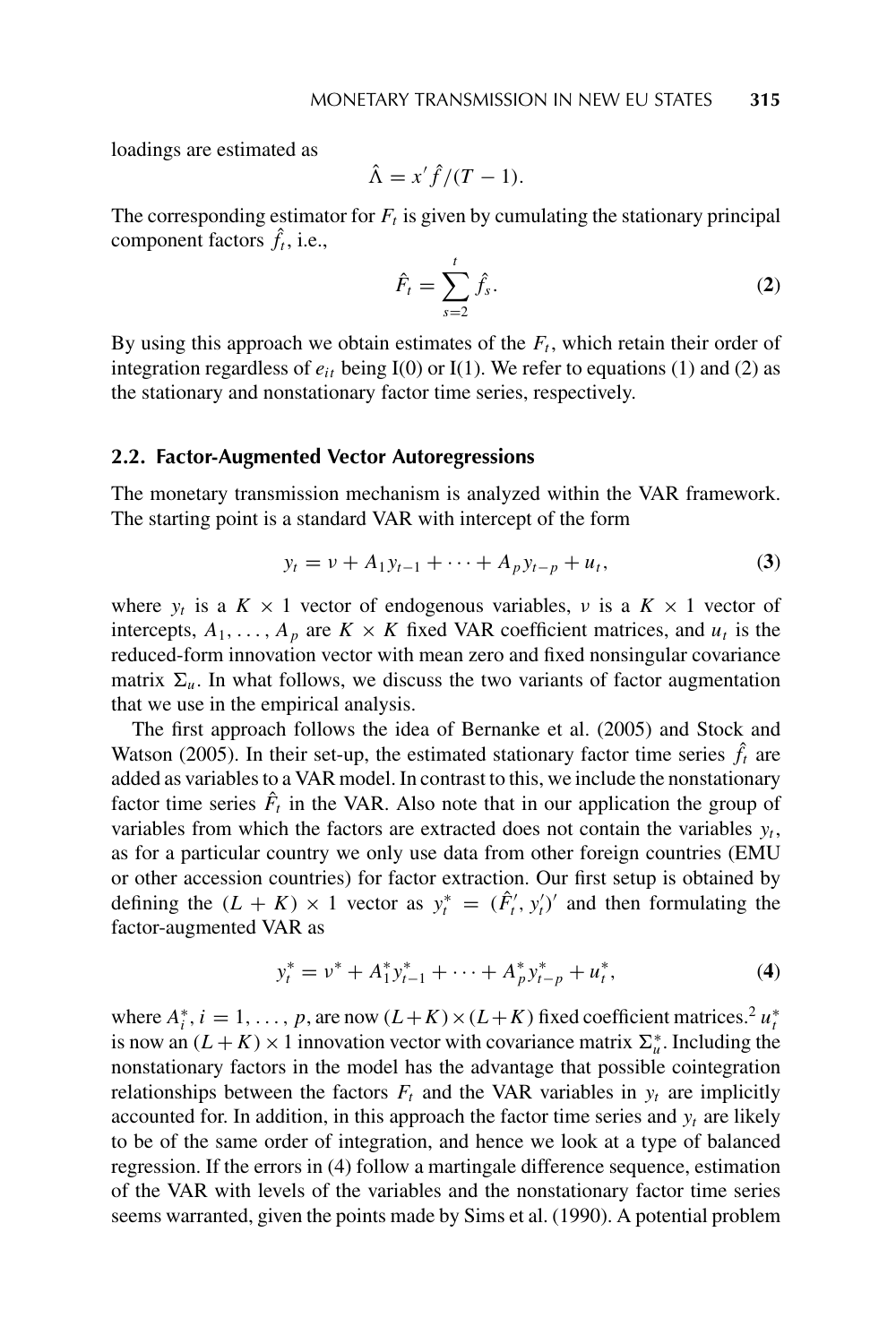of computing impulse responses from nonstationary VARs estimated in levels has been pointed out by Phillips (1998), who shows that convergence of impulseresponse estimators at longer horizons is not ensured. Hence, interpreting the responses at longer horizons should be done with some caution.

Alternatively, we include the factor time series in the form of exogenous variables. To be more precise, we use VAR models of the form

$$
y_t = v + A_1 y_{t-1} + \dots + A_p y_{t-p} + B_0 \hat{F}_t + \dots + B_s \hat{F}_{t-s} + u_t,
$$
 (5)

where  $y_t$  is a  $K \times 1$  vector of endogenous variables and  $\hat{F}_t$  is the  $L \times 1$  factor variable vector.  $B_0, \ldots, B_s$  are fixed  $K \times L$  coefficient matrices related to the exogenous variables. As before,  $u_t$  is the reduced-form innovation vector with mean zero and fixed, nonsingular covariance matrix  $\Sigma_u$ . Estimation of the VAR in levels of the variables and the nonstationary factor time series seems warranted as long as  $s \ge 1$  [see Sims et al. (1990)].

The VAR models given in (3)–(5) are reduced-form models. The effects of structural shocks are typically investigated using the structural VAR (SVAR) framework [see, e.g., Breitung et al. (2004) for an overview of these models]. In order to identify the monetary policy shocks, suitable restrictions have to be imposed on the model.

The basic idea in identification is that the reduced-form disturbances  $u_t$  are regarded as linear combinations of a set of structural shocks  $\varepsilon_t$ , such that

$$
u_t = G\varepsilon_t. \tag{6}
$$

Once the matrix G has been determined, impulse responses to monetary policy shocks can be computed using the standard formulas laid out, e.g., in Lütkepohl (2005, Sect. 2.3).

We focus on the well-known recursive scheme in which  $G$  is a lower triangular matrix obtained from a Choleski decomposition of the covariance matrix  $\Sigma_u$ . Clearly, with this recursive identification scheme, the results may depend on the ordering of the variables. In the empirical baseline model of Section 3, we have a four-dimensional VAR model with  $y_t = (q_t, p_t, r_t, e_t)'$ , where  $q_t$  is the log of industrial production,  $p_t$  is the log of the consumer price index (CPI),  $r_t$  is the short-term interest rate, and  $e_t$  is the log of the exchange rate, measured as local currency per ECU/Euro. Monetary policy shocks are related to the equation in  $r_t$ , and therefore using the recursive scheme implies that monetary policy shocks may have an immediate impact on the exchange rate, whereas output and prices can only be affected with a lag of one period. This identification scheme is quite standard in the literature [see, e.g., Christiano et al. (1999)]. Once factor time series are included in the VAR as in (4), we order them first; i.e., we use  $y_t^* = (\hat{F}_t', y_t')'.$ This implies that the interest rate shock in a particular acceding country has no immediate impact on external development in either the EMU or the other acceding countries.3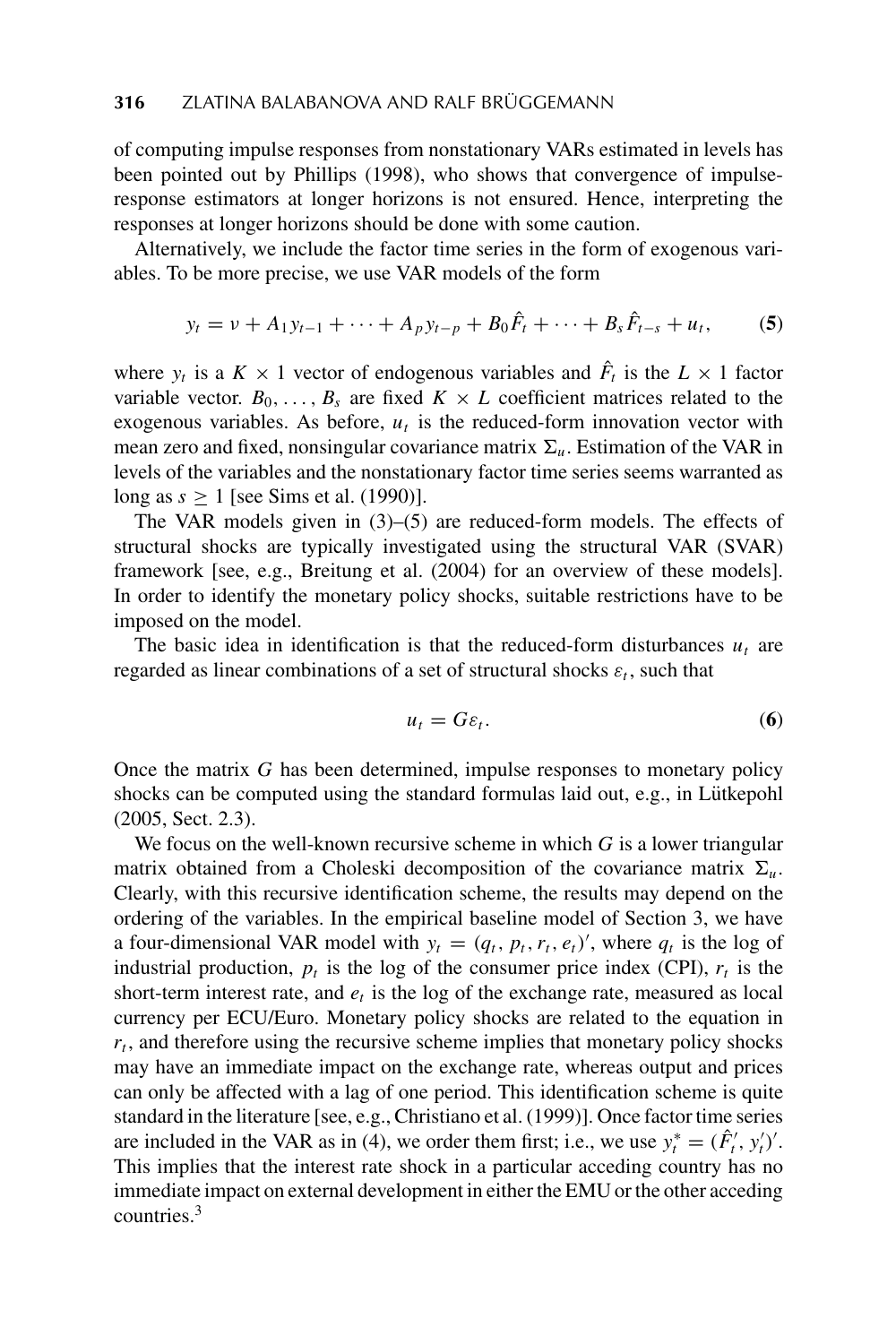# **3. EMPIRICAL RESULTS**

In this section we report empirical results on the effects of monetary policy shocks for the acceding countries the Czech Republic, Hungary, Poland, and Slovakia. For each country, we compare the results from the baseline specification without taking into account the external information and with those from models that include either EMU or acceding country factor time series.

#### **3.1. Data**

As mentioned earlier, the baseline VAR model specification for an acceding country is a four-dimensional VAR model with  $y_t = (q_t, p_t, r_t, e_t)'$ , where  $q_t$  is the log of industrial production,  $p_t$  is the log of the consumer price index (CPI),  $r_t$ is the short-term interest rate, and  $e_t$  is the log of the exchange rate measured as local currency per ECU/Euro. For each country, monthly time series data ranging from 1995M01 to 2013M12 have been used in the baseline specification. To investigate possible changes due to the financial crisis in 2008/2009, we have also looked at results using a sample that ended in 2007M12 and discuss some of the results below. Precise data sources are given in the Appendix. Time series plots for the acceding country data series are given in Figure 1. It is obvious from the time series plots that at least some variables show trending behavior. A unit root analysis (results not shown) indicates that the unit root hypothesis cannot be rejected for all the considered time series and that most of them can be characterized as integrated of order 1, I(1). Against the background that the variables may be cointegrated, we follow the standard practice in this line of the literature and specify VAR models for the levels of the variables. This avoids the false cancellation of long-run relationships between the variables. Also note that the beginning of the sample is characterized by more volatile movements, e.g., in interest rates, most likely due to effects related to transitional processes. For instance, the Czech Republic and Slovakia abandoned fixed exchange rates to the Deutsche Mark, an inflation-targeting framework was adopted by the Czech national bank in December 1997, and in October 1998 a similar policy was adopted by the National Bank of Slovakia.<sup>4</sup>

To account for external influences, we extract factor time series (a) from a large set of macroeconomic time series from EMU countries and (b) from sets of acceding countries. To extract the EMU factors we use data from 11 EMU member states<sup>5</sup> on industrial output, CPI and producer price index, short- and long-term interest rates, exchange rates, share prices, unemployment, imports, and exports. Again, the data sources are listed in the Appendix. The EMU data set is composed of 108 time series.<sup>6</sup>

Correspondingly, for a similar set of variables, we collect data for the four acceding countries, the Czech Republic, Hungary, Poland, and Slovakia. The list of variables coincides with the one given for the EMU countries, except that we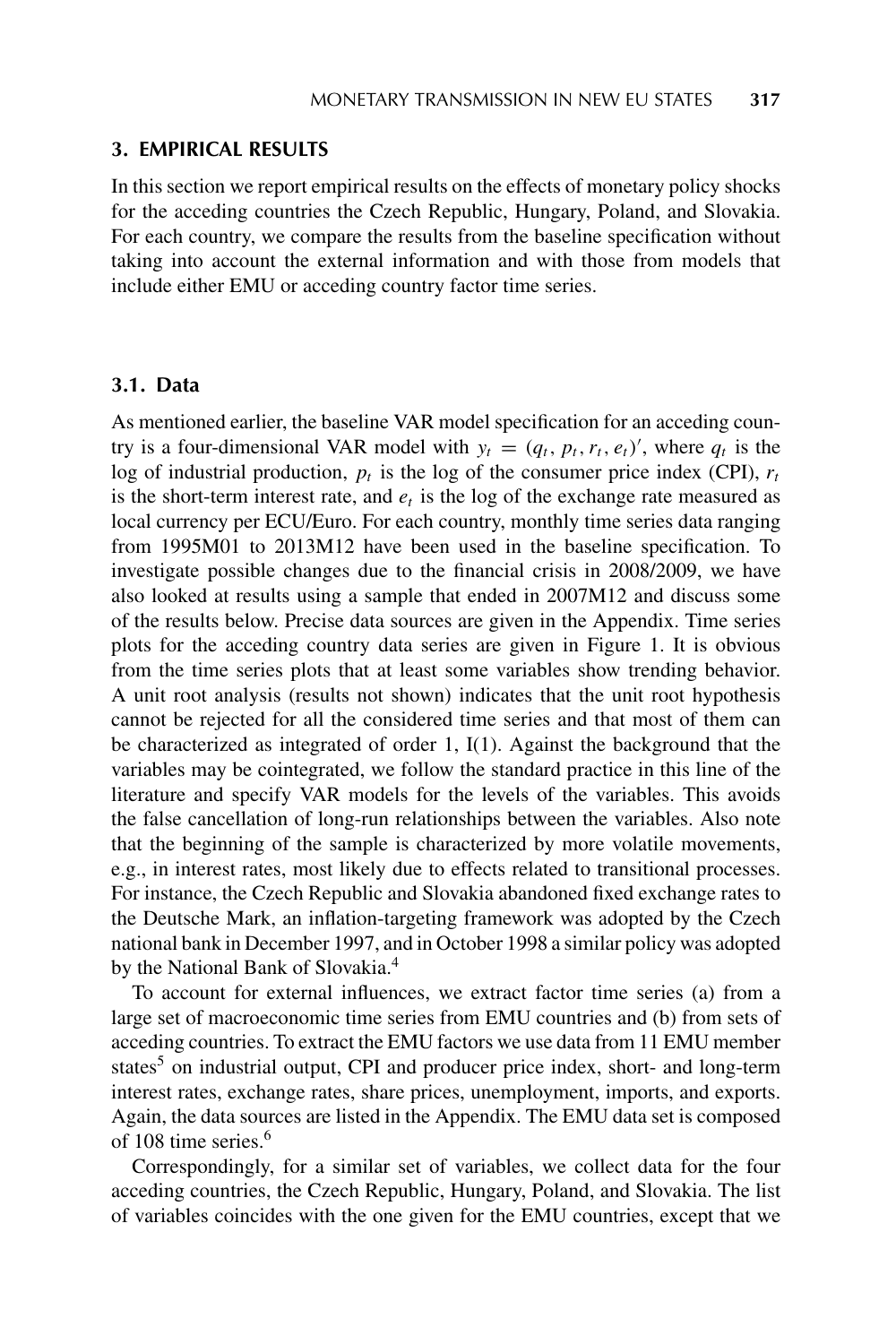

**FIGURE 1.** Time series plots for the Czech Republic, Hungary, Poland, and Slovakia, 1995M01–2013M12: the log of industrial production  $(q_t)$ , the log of the consumer price index  $(p_t)$ , the short-term interest rate  $(r_t)$ , and the log of the exchange rate measured as local currency per ECU/Euro  $e_t$ .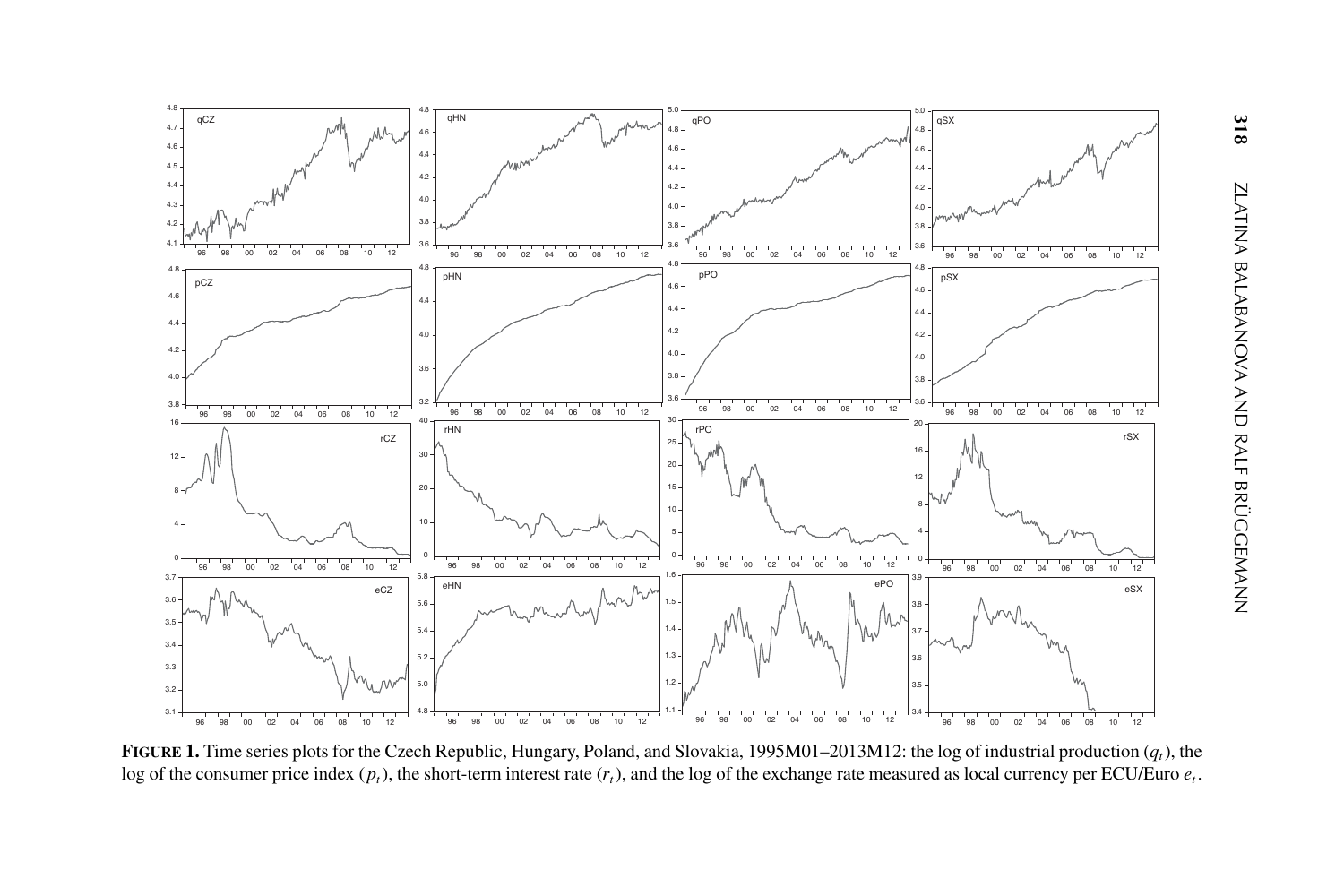| Variable group | Transformation           |
|----------------|--------------------------|
| IP             | First difference of logs |
| UN             | First difference         |
| <b>IMP</b>     | First difference of logs |
| EXP            | First difference of logs |
| CPI            | First difference of logs |
| <b>PPI</b>     | First difference of logs |
| RS             | First difference         |
| RL             | First difference         |
| <b>EXR</b>     | First difference of logs |
| SP             | First difference of logs |

**TABLE 1.** Variable groups and their transformations

**TABLE 2.** Cumulative proportion of explained variance

| Factor         | (1)<br><b>EMU</b><br>all<br>$95-13$ | (2)<br>EMU<br>all<br>95-07 | (3)<br><b>EMU</b><br>core<br>$95-13$ | (4)<br><b>EMU</b><br>core<br>95-07 | (5)<br>ACC<br>$w$ / $\circ$ HN<br>$95 - 13$ | (6)<br>ACC<br>$w$ /o CZ<br>$95 - 13$ | (7)<br><b>ACC</b><br>$w$ /o PO<br>$95-13$ | (8)<br><b>ACC</b><br>$w$ /o SX<br>$95 - 13$ |
|----------------|-------------------------------------|----------------------------|--------------------------------------|------------------------------------|---------------------------------------------|--------------------------------------|-------------------------------------------|---------------------------------------------|
| $\mathbf{1}$   | 0.179                               | 0.156                      | 0.220                                | 0.182                              | 0.155                                       | 0.169                                | 0.158                                     | 0.187                                       |
| 2              | 0.301                               | 0.274                      | 0.363                                | 0.320                              | 0.275                                       | 0.273                                | 0.262                                     | 0.323                                       |
| 3              | 0.363                               | 0.330                      | 0.455                                | 0.401                              | 0.359                                       | 0.354                                | 0.333                                     | 0.415                                       |
| $\overline{4}$ | 0.422                               | 0.382                      | 0.524                                | 0.470                              | 0.426                                       | 0.429                                | 0.400                                     | 0.482                                       |
| 5              | 0.470                               | 0.428                      | 0.587                                | 0.537                              | 0.484                                       | 0.487                                | 0.457                                     | 0.528                                       |
| 6              | 0.501                               | 0.462                      | 0.638                                | 0.596                              | 0.536                                       | 0.536                                | 0.511                                     | 0.572                                       |

*Notes*: Table shows cumulative proportion of the variance explained by the number of factors listed in the column "Factor." EMU (all) refers to data from 11 EMU countries; EMU (core) refers to data from Germany, France, and Italy only. ACC refers to data from the acceding countries.

have no observations of the long-term interest rates. Thus for each country we have only nine variables available.

# **3.2. EMU and Acceding Country Factor Time Series**

For the factor extraction step, the time series have to be transformed to stationarity. We follow the standard practice in the factor literature [see, e.g., Stock and Watson (2002b)] and transform the variables to stationarity by taking either first differences or first differences of the logarithm. The corresponding transformation codes can be found in Table  $1<sup>7</sup>$  The transformed data are then demeaned and normalized to have unit variance before the principal components are extracted. For the different factor models used in this paper, Table 2 reports the cumulative proportion of the variance explained by the first six principal components.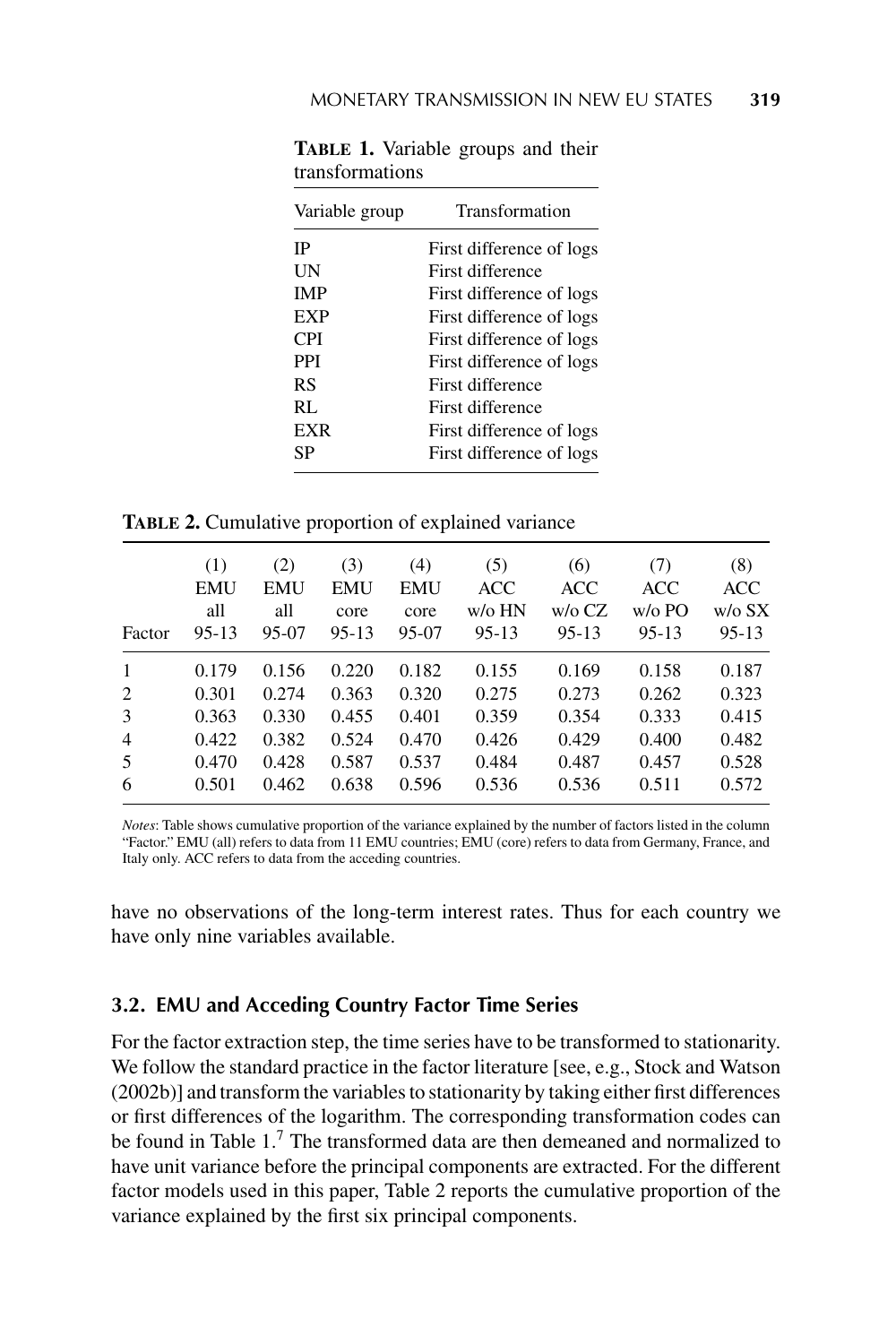# **320 ZLATINA BALABANOVA AND RALF BRÜGGEMANN**

*Factor time series from EMU data.* Starting with the EMU data set, the information criteria of Bai and Ng (2002) point to up to six factors. As indicated in column (1) of Table 2, the first six factors explain about 50% of the variance in the EMU data set in the 1995–2013 sample.<sup>8</sup> Note that the fit of the factor model in the shorter subsample is quite comparable [see column (2) of Table 2]. Moreover, we checked whether using only a subset of data coming from the three largest core EMU economies (Germany, France, Italy) would improve the fit of the factor model. As can be seen from columns (3) and (4) of Table 2, the fraction of the variance explained is slightly larger when only data from the core EMU are used. This is to be expected, given that the number of variables used is now substantially smaller. Note, however, that the results from scree plots (not reported in the paper) do not suggest any substantial advantage of the factor model for core EMU data. Moreover, it turned out that using either all or only core EMU data for factor extraction does not have any substantial impact on the following impulseresponse exercise. Therefore, we focus on using factor time series obtained from using all EMU data.<sup>9</sup>

To give some insight into what the principal components represent, we would like to relate these factor series to the original time series data from which the factors have been extracted. Clearly, the factors are only identified up to a rotation, and here we use a standard statistical normalization that is used in the FAVAR context [cf., e.g., Bernanke et al. (2005)]. Given this normalization, we try to relate these factor series to different economic time series. Evidently, the corresponding factor interpretation should be regarded with some caution and is only tentative, as it is not based on a structural model. Nevertheless, the results based on this approach are still helpful to understand the results from the impulse-response analysis in Section 3.3. In order to get a better understanding of what these factors represent, we use a simple  $R^2$  measure that has also been used by Stock and Watson (2002b). In this approach, the individual stationary factor series  $\hat{f}_t$  are regressed on each of the  $i = 1, \ldots, N$  series  $x_{it}$  used in the factor extraction step and the  $R<sup>2</sup>$  of the corresponding regressions are reported. The results for the EMU factor series and the 108 (stationarity transformed) variables in the original data set are depicted in Figure 2 and show an interesting pattern. The first factor seems to be an important determinant of imports, exports, and the exchange rate. Thus we refer to this factor tentatively as the trade-related factor. The second factor influences most strongly the two interest rates, the exchange rate, and prices and might be a factor driving nominal variables. The third factor has relatively large  $R^2$ in regressions on share prices and consequently might be referred to as a financial factor. Factor 4 shows a high correlation only with long-term interest rates, and the interpretation of the remaining factors is less clear. We also note that similar results are obtained for the shorter sample ending in 2007. Given that we do not have a fully structural factor model, we use up to all six factor time series in the FAVAR analysis.

*Factor time series from acceding ccountry data.* When analyzing the monetary transmission of policy shocks for a particular acceding country, we would like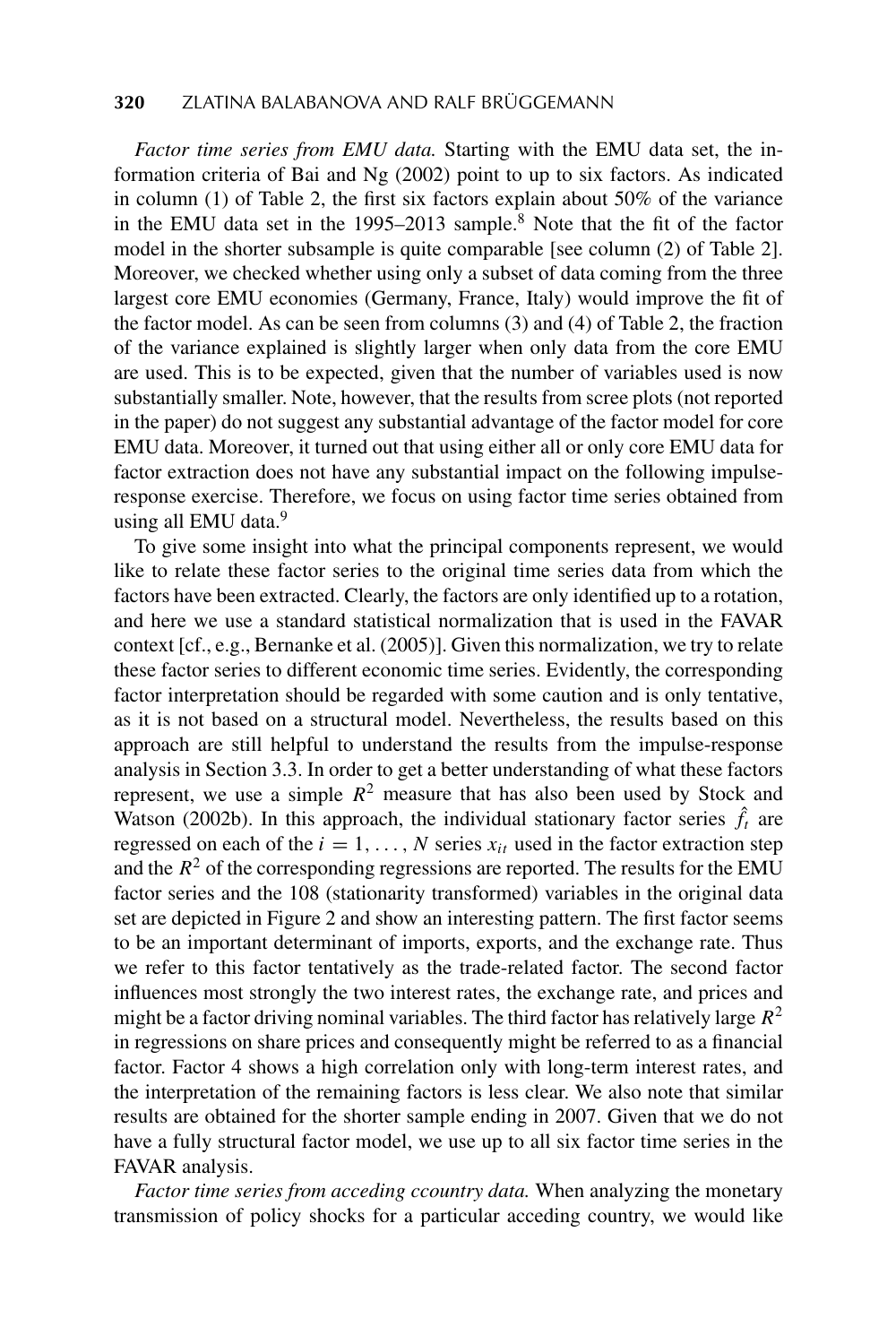

**FIGURE 2.**  $R^2$  from regressions of the first six stationary factor time series on the individual stationary-transformed EMU time series. Row 1:  $\hat{f}_1^{\text{EMU}},...$ , row 6:  $\hat{f}_6^{\text{EMU}}$ . Groups of variables: industrial production (IP), unemployment (UN), imports (IMP), exports (EXP), consumer and producer prices (CPI and PPI), short- and long-term interest rates (RS and RL), exchange rates (EXR), share prices (SP). Sample period: 1995M01–2013M12.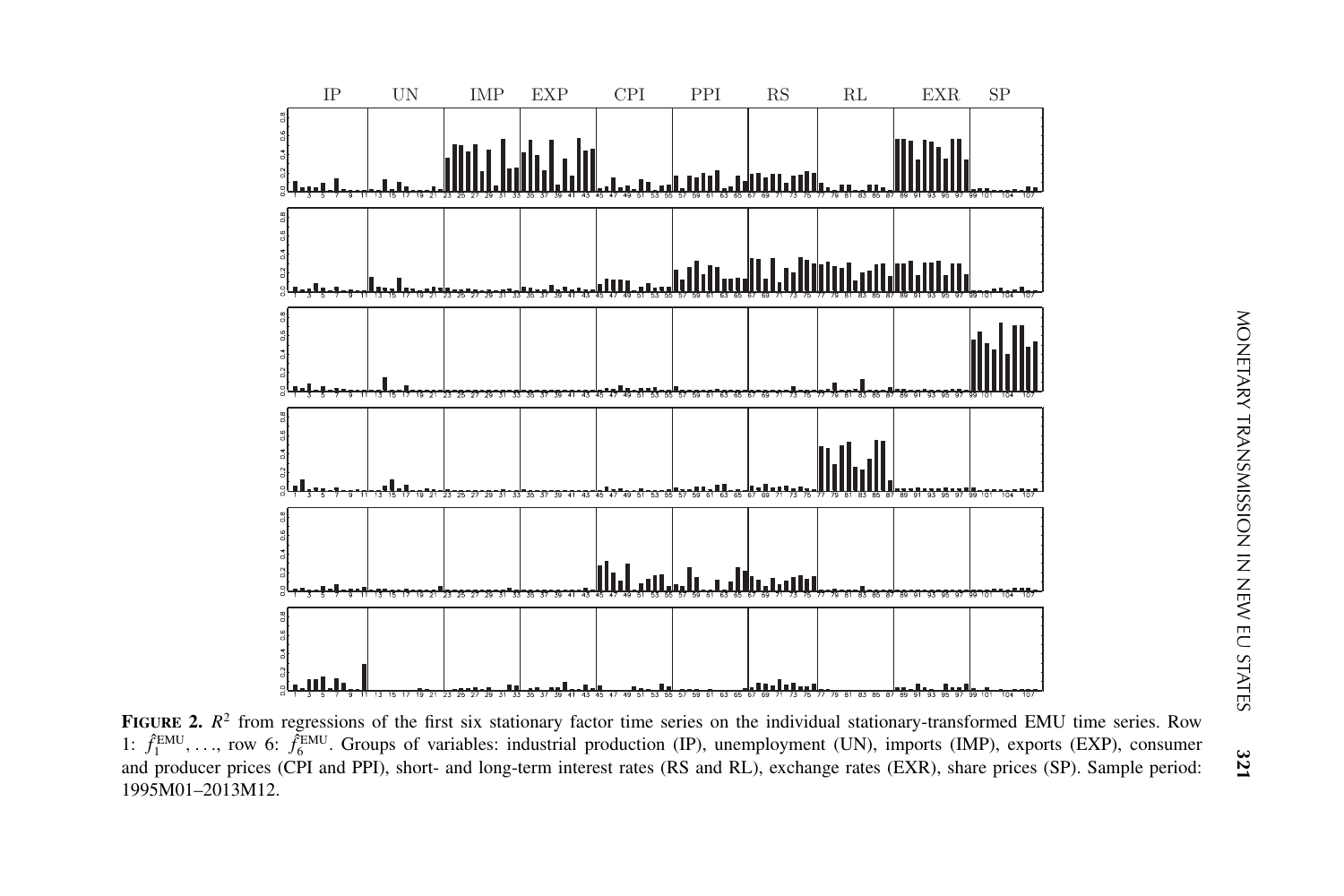to explore the role of external developments in the other acceding countries. In order not to mix internal and external developments, we do not use data from the country under investigation when we extract the factors. For example, we augment the VAR model for the Czech Republic (CZ) used in Section 3.3 with factor time series that have been extracted using only data from Hungary, Poland, and Slovakia (HN, PO, SX). Thus, we extract separately factors from the following four sets of country combinations: (HN, PO, SX), (CZ, PO, SX), (CZ, HN, SX), (CZ, HN, PL). We summarize the ability of the factor models to explain the variation in the data in columns (5)–(8) of Table 2.

Although the information criteria of Bai and Ng (2002) suggest at most three factors, we report in Table 2 the cumulative proportion of the variance explained by the respective first six principal components. The first six principal component factors explain between 51% and 57% of the variance in the respective data collections. Again, we look at the  $R^2$  in regressions of acceding country variables on acceding country factor time series. Figure 3 shows typical results for factors extracted from CZ, HN, and PO. We find that the first principal component (factor) seems to reflect a trade-related factor with typically large  $R^2$  in imports, exports, and exchange rates. The second factor typically correlates highly with the price measures and hence may be referred to as a price/inflation factor. The third factor may tentatively be associated with share prices.

Overall, we expect that the factor time series extracted from EMU and acceding country data may be important in VARs used for analyzing the monetary transmission mechanism.

#### **3.3. FAVARs and the Response to Monetary Policy Shocks**

To analyze and compare the effects of contractionary monetary policy shocks, we start with baseline VAR models for  $y_t = (q_t, p_t, r_t, e_t)'$ , where  $q_t$  is the log of industrial production,  $p_t$  is the log of the consumer price index (CPI),  $r_t$  is the short-term interest rate, and  $e_t$  is the log of the exchange rate, measured as local currency per ECU/Euro. As explained earlier, we use monthly data over the sampling period from 1995M01 to 2013M12 in our baseline specifications. This sample is governed by data availability. For the Czech Republic, Hungary, and Poland, we also consider a shorter subsample ending at the end of 2007 to see whether excluding the period of the 2008/2009 financial crisis has a substantial impact on our results. For Slovakia, we only report VAR results for a sample ending in 2008 (before the adoption of the Euro). The VARs always include an intercept and the lag length is determined using the Akaike information criterion (AIC); see, e.g., Akaike (1974) and Lütkepohl (2005, Chap. 4). The results point to using  $p = 3$  lags for the Czech Republic and Poland, whereas two lags are suggested for Hungary and Slovakia. Nevertheless, we decided to use  $p = 3$  for Hungary and  $p = 4$  for Slovakia, as this helped to render the residuals free of autocorrelation.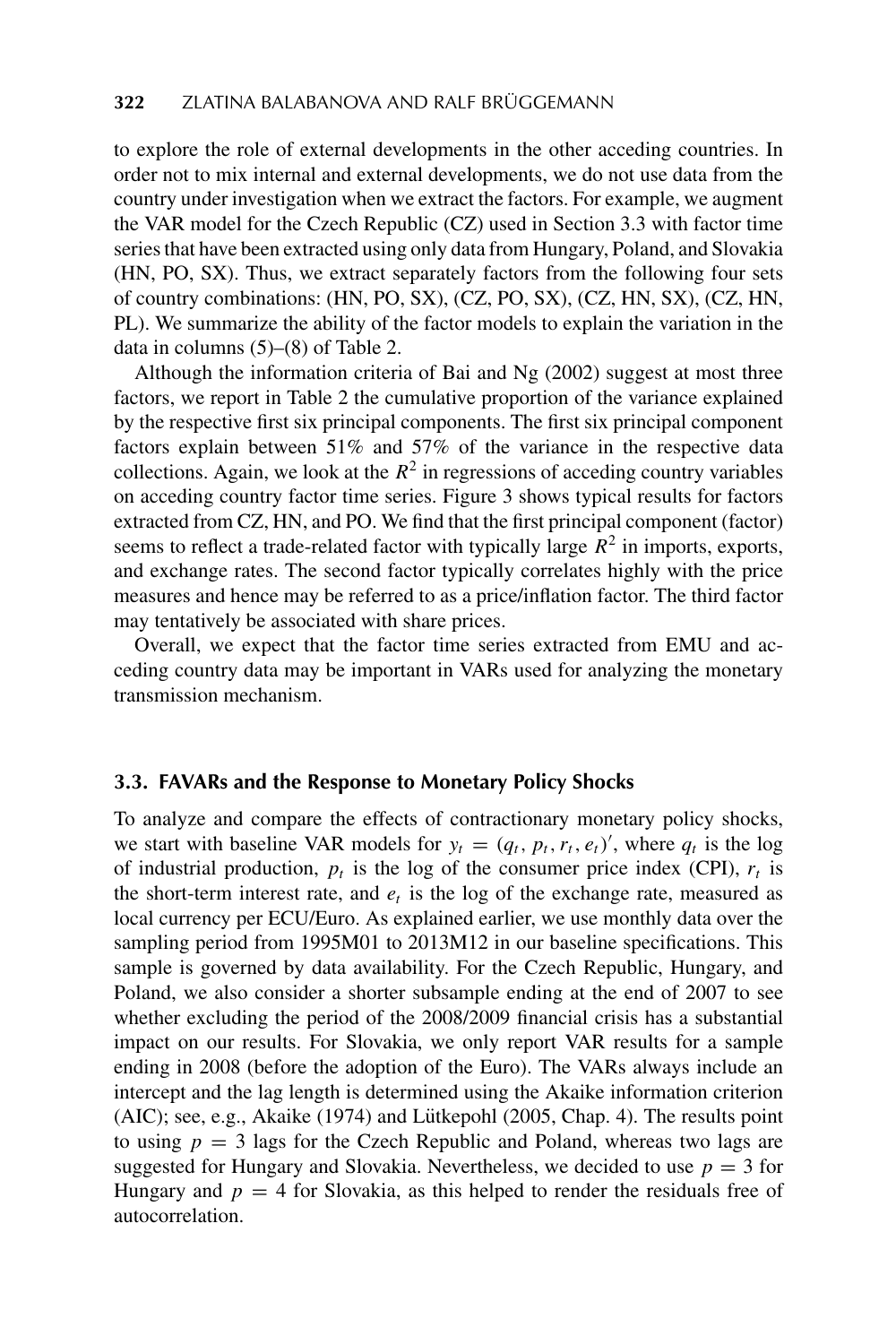

**FIGURE 3.**  $R^2$  from regressions of the first six acceding country stationary factor time series on the stationary-transformed acceding country data time series. Row 1:  $\hat{f}_1^{\text{ACC}}$ , ..., row 6:  $\hat{f}_6^{\text{ACC}}$ . Factors are extracted without using data from Slovakia. Groups of variables: industrial production (IP), unemployment (UN), imports (IMP), exports (EXP), consumer and producer prices (CPI and PPI), short-term interest rates (RS), exchange rates (EXR), share prices (SP). Sample period: 1995M01–2013M12.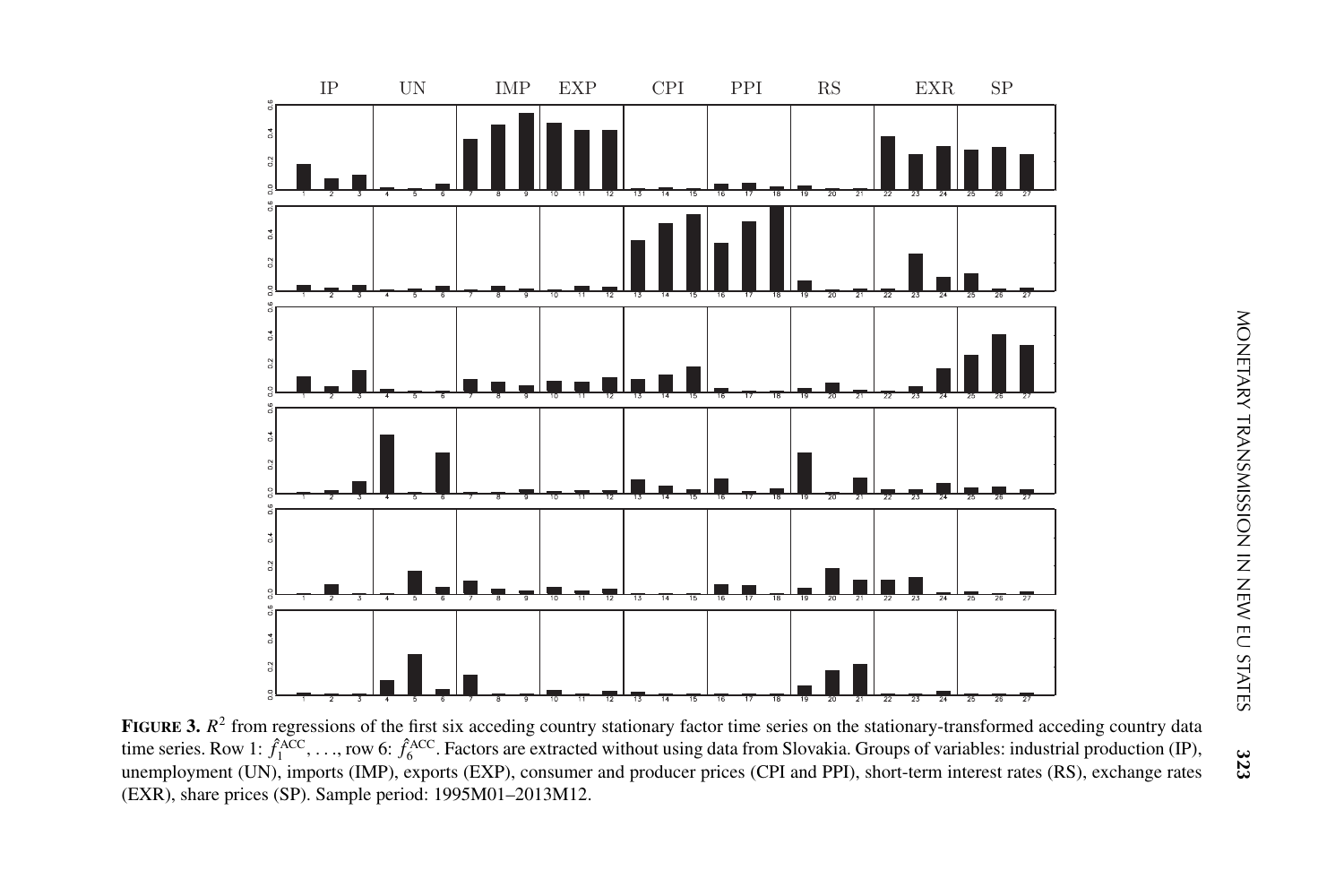|                                                                        |                 |                                 |                                 |                                 | Czech Republic                               |       |                                 |                                 |  |
|------------------------------------------------------------------------|-----------------|---------------------------------|---------------------------------|---------------------------------|----------------------------------------------|-------|---------------------------------|---------------------------------|--|
|                                                                        |                 | 1995M01-2013M12                 |                                 |                                 |                                              |       | 1995M01-2007M12                 |                                 |  |
| Factors<br>FA as in eq.<br>No. of factors (AIC)<br>$p$ -value LM $(2)$ | 0.158           | <b>EMU</b><br>(4)<br>1<br>0.237 | <b>EMU</b><br>(5)<br>5<br>0.012 | <b>ACC</b><br>(4)<br>1<br>0.083 | <b>ACC</b><br>(5)<br>6<br>0.031              | 0.331 | <b>ACC</b><br>(4)<br>1<br>0.174 | <b>ACC</b><br>(5)<br>3<br>0.006 |  |
|                                                                        | Hungary         |                                 |                                 |                                 |                                              |       |                                 |                                 |  |
|                                                                        |                 | 1995M01-2013M12                 |                                 |                                 |                                              |       | 1995M01-2007M12                 |                                 |  |
| Factors<br>FA as in eq.<br>No. of factors (AIC)<br>$p$ -value LM $(2)$ | 0.228           | <b>EMU</b><br>(4)<br>1<br>0.373 | <b>EMU</b><br>(5)<br>3<br>0.003 | <b>ACC</b><br>(4)<br>1<br>0.520 | <b>ACC</b><br>(5)<br>4<br>0.050              | 0.309 | <b>ACC</b><br>(4)<br>1<br>0.906 | ACC<br>(5)<br>6<br>0.588        |  |
|                                                                        | Poland          |                                 |                                 |                                 |                                              |       |                                 |                                 |  |
|                                                                        | 1995M01-2013M12 |                                 |                                 |                                 | 1995M01-2007M12                              |       |                                 |                                 |  |
| Factors<br>FA as in eq.<br>No. of factors (AIC)<br>$p$ -value LM $(2)$ | 0.207           | <b>EMU</b><br>(4)<br>1<br>0.113 | <b>EMU</b><br>(5)<br>5<br>0.006 | <b>ACC</b><br>(4)<br>1<br>0.234 | <b>ACC</b><br>(5)<br>$\overline{4}$<br>0.214 | 0.202 | <b>ACC</b><br>(4)<br>1<br>0.514 | <b>ACC</b><br>(5)<br>6<br>0.490 |  |
|                                                                        |                 |                                 | Slovakia                        |                                 |                                              |       |                                 |                                 |  |
|                                                                        |                 |                                 | 1998M01-2008M12                 |                                 |                                              |       |                                 |                                 |  |
| Factors<br>FA as in eq.<br>No. of factors (AIC)<br>$p$ -value LM $(2)$ | 0.751           | <b>EMU</b><br>(4)<br>1<br>0.410 | <b>EMU</b><br>(5)<br>1<br>0.459 | <b>ACC</b><br>(4)<br>1<br>0.343 | <b>ACC</b><br>(5)<br>6<br>0.274              |       |                                 |                                 |  |

#### **TABLE 3.** Estimated VAR and FAVAR models

*Notes*: Estimated VARs for the Czech Republic, Hungary, and Poland: VAR(3). Estimated VAR for Slovakia: VAR(4). The table reports the type of factors included (EMU factors vs. acceding country factors), the way factors are included in the VAR [either as in (4) or as in (5)], and the number of factors as selected by AIC. " $p$ -value LM(2)" refers to the *p*-value of the multivariate LM-test for remaining residual autocorrelation at lag 2.

In addition to results from this baseline specification, we also report results for FAVAR models, in which the nonstationary factor time series  $\hat{F}_t$  enter either endogenously or exogenously, as explained in Section 2.2. The number of factors included in the VAR models has been determined using the AIC. We select among FAVAR models with the number of factors ranging between one and six. If this factor enters exogenously, we include the contemporaneous value and its first lag, i.e.,  $s = 1$  in (5).<sup>10</sup> Table 3 provides an overview of the estimated models with details on the number of included factors and tests for remaining residual autocorrelation. Note that the AIC suggests using one endogenous factor for all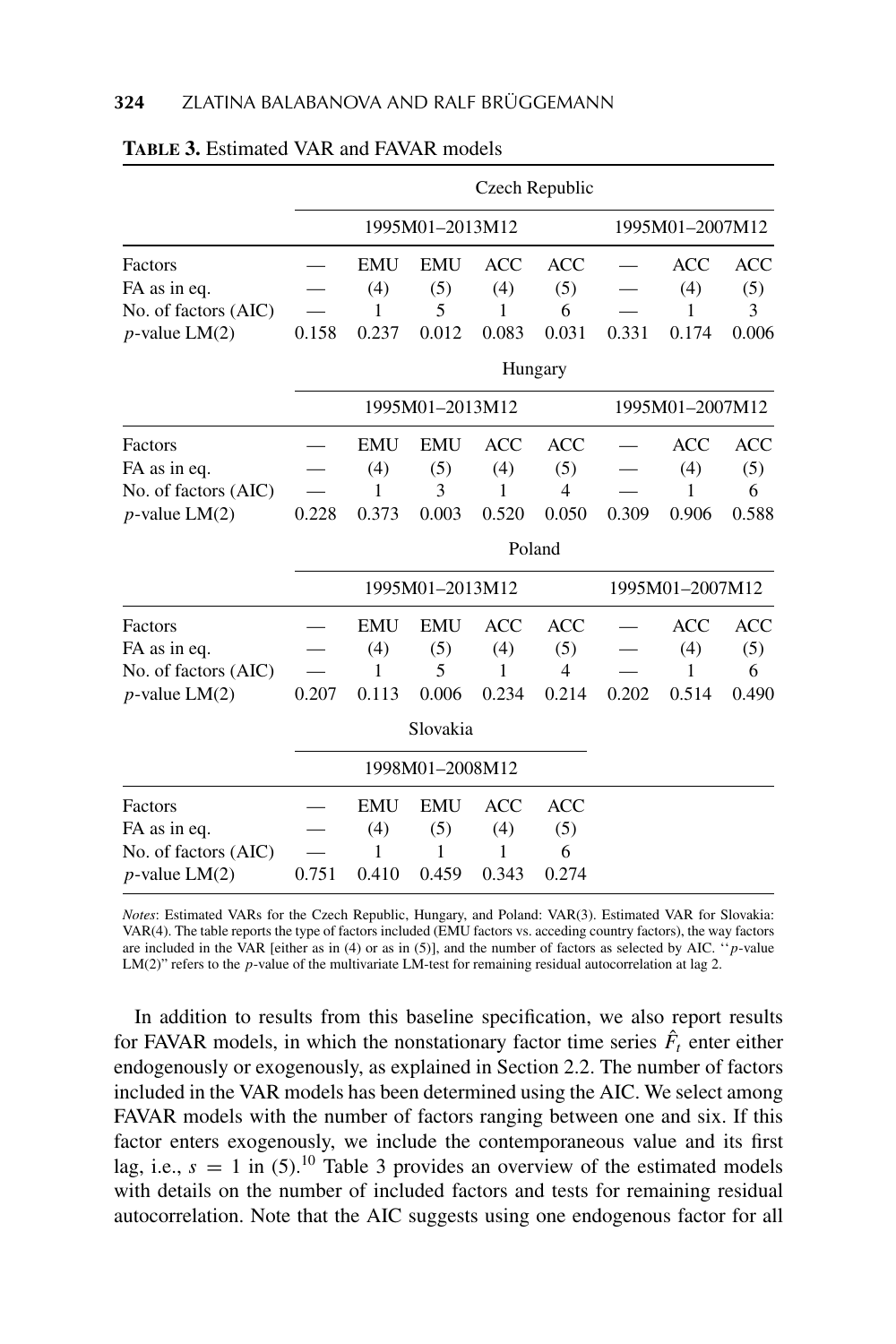model specifications considered. In contrast, the suggested number of exogenously included factors ranges between two and six, depending on the country and whether EMU factors or acceding country factors are considered. The results of residual autocorrelation tests indicate no strong evidence for remaining residual correlation for most of the specified models, with some exceptions for FAVAR models with exogenous EMU factors. Thus, the estimated VAR models seem to be reasonably well specified to warrant the approach advocated by Sims et al. (1990).

To facilitate comparison between impulse responses obtained from different models, we provide plots of asymptotic confidence intervals with nominal coverage of 90% from the benchmark, as well as the two factor-augmented VARs.<sup>11</sup>

Figures 4–7 show the intervals for impulse responses to a contractionary monetary policy shock (with a size of one standard deviation) using the benchmark VAR, the FAVAR with endogenous factors, and the FAVAR with exogenous factors. The first column in each figure reports results of VARs with EMU factors, whereas the second column shows results of VARs with accession country factors. The first two columns refer to the baseline sample period (1995–2013). The last column reports results of VARs with acceding country factors for the reduced sample (1995–2007). All columns also include the intervals from the benchmark VAR without factors to facilitate the comparison. The discussion of the results follows along the four different countries.

The results for the Czech Republic show that the inclusion of one EMU factor time series as an endogenous variable does not change the results greatly compared with those for the benchmark VAR [see column (1) of Figure 4]. Following the monetary policy shock, output drops significantly after about six months. The exchange rate tends to appreciate (negative response) about one and one-half years after the shock; however, the effect is only borderline significant. Including five EMU factors exogenously as in (5) changes the responses of output and exchange rate somewhat. The drop in output is now slightly smaller but still significantly different from zero. The long-run response of the exchange rate is no longer significantly different from zero. Despite these small changes, the overall interpretation of the impulse responses does not change if EMU factors are included in the model. In particular, a significant price puzzle for the first six months after the monetary policy shock is observed even when the EMU factor time series are included. Column (2) of Figure 4 shows the responses to a monetary policy shock from models that add acceding country factors to the benchmark specification. Adding one acceding country factor endogenously to the VAR does not change the results from those for the benchmark VAR. In contrast, using six factors exogenously clearly changes the results. In particular, although a significantly negative response in output persists, the price puzzle vanishes. The positive response of prices in the first few periods after the shock is no longer significant. For this FAVAR variant a clearly significant and persistent negative response of prices is observed after about six months, which was not observed in the benchmark model. Moreover, in the model with exogenous acceding country factors, the appreciation of the exchange rate is somewhat more pronounced and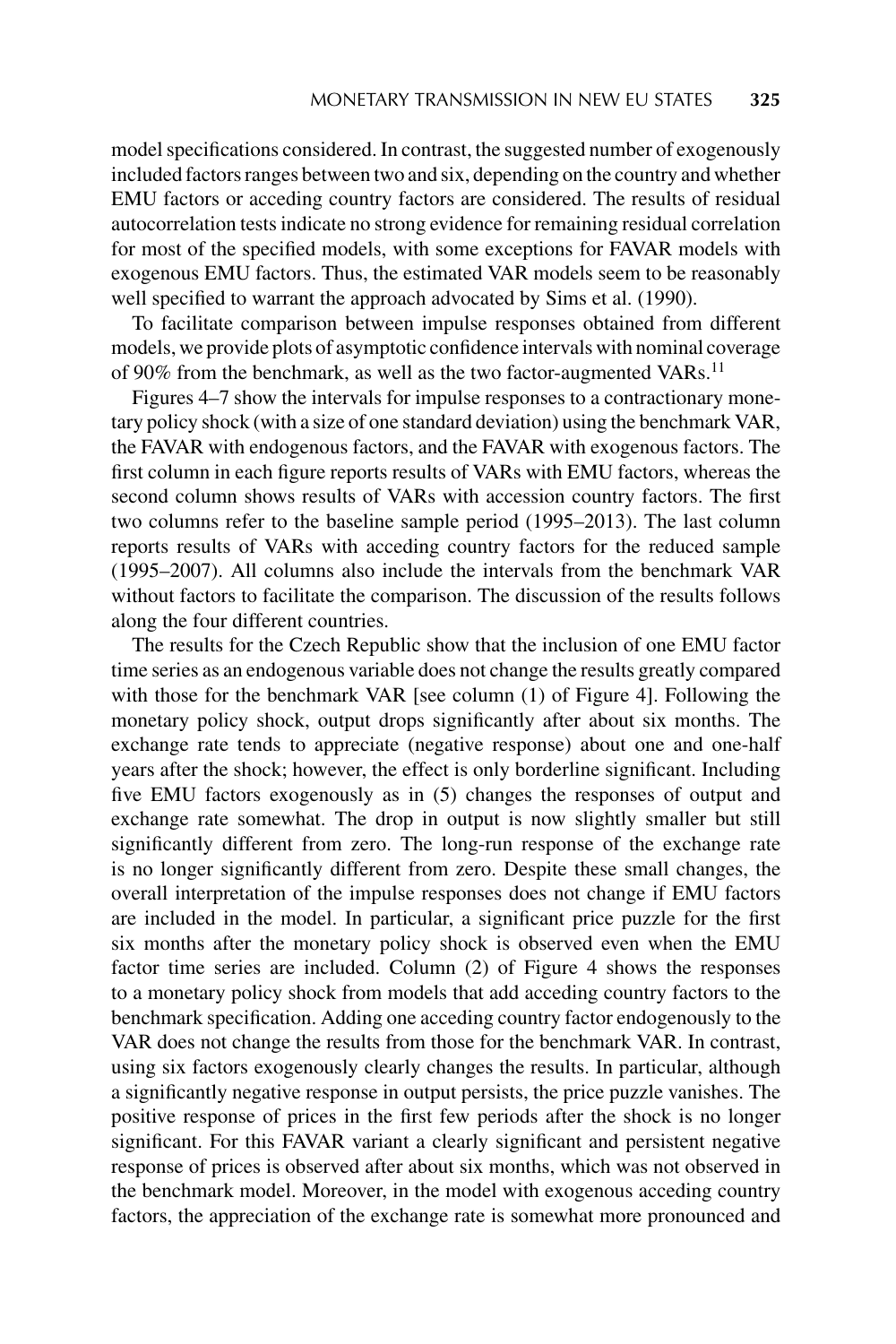

**FIGURE 4.** Czech Republic: 90% confidence intervals of responses to a contractionary monetary policy shock in benchmark VAR(3) (solid lines), FAVAR(3) with endogenous factors (dashed lines), and FAVAR(3) with exogenous factors (lines w. circles). Left column: FAVARs using EMU factors, 1995M01–2013M12. Middle column: FAVARs using acceding country factors, 1995M01–2013M12. Right column: FAVARs using acceding country factors, 1995M01–2007M12. Numbers of factors used are given in Table 3.

now is clearly significant for more than a year. Note that although we have not imposed any sign restrictions, the model using the external information from the other accession countries does not show the price puzzle and the responses are now in line with what to expect from economic theory. Obviously, accounting for developments in the other acceding countries seems more important than accounting for developments in the EMU.

The last column in Figure 4 shows results from FAVAR models with acceding country factors for the reduced sample ranging from 1995 to 2007, excluding the recent 2008/2009 financial crisis period. First we note that the benchmark specification without factors now no longer indicates a significant drop in output after a contractionary monetary policy shock. In contrast, using the FAVAR model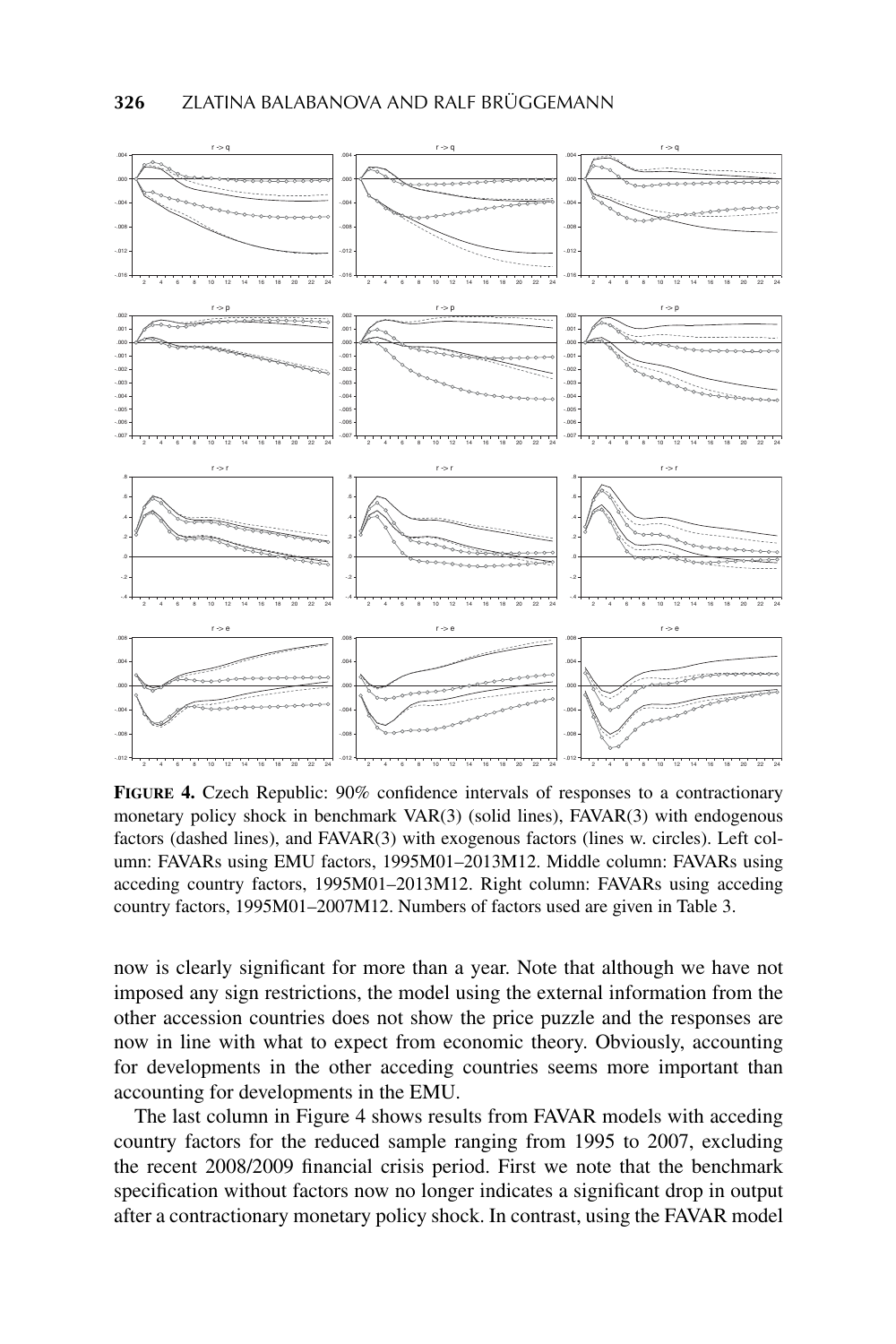

**FIGURE 5.** Hungary: 90% confidence intervals of responses to a contractionary monetary policy shock in benchmark VAR(3) (solid lines), FAVAR(3) with endogenous factors (dashed lines), and FAVAR(3) with exogenous factors (lines w. circles). Left column: FAVARs using EMU factors, 1995M01–2013M12. Middle column: FAVARs using acceding country factors, 1995M01–2013M12. Right column: FAVARs using acceding country factors, 1995M01–2007M12. Numbers of factors used are given in Table 3.

with three exogenous factors, we still get a significant drop in output. Finally, it is interesting to note that the results for the FAVAR with exogenous factors remain virtually unchanged. We also have results for the 1995–2007 sample from FAVAR models with EMU factors. As there are only small changes in comparison to the results reported in column (1), we decided not to include them, to conserve space.<sup>12</sup> Overall, the results for the 1995–2007 sample do not change the main message: Including the acceding country factor time series avoids the price puzzle and leads to more reasonable results than the benchmark VAR.

Figure 5 shows results for Hungary. The model without factors indicates a significant and persistent drop in output, a pronounced price puzzle, and no significant reaction of the exchange rate. Adding one EMU factor endogenously leaves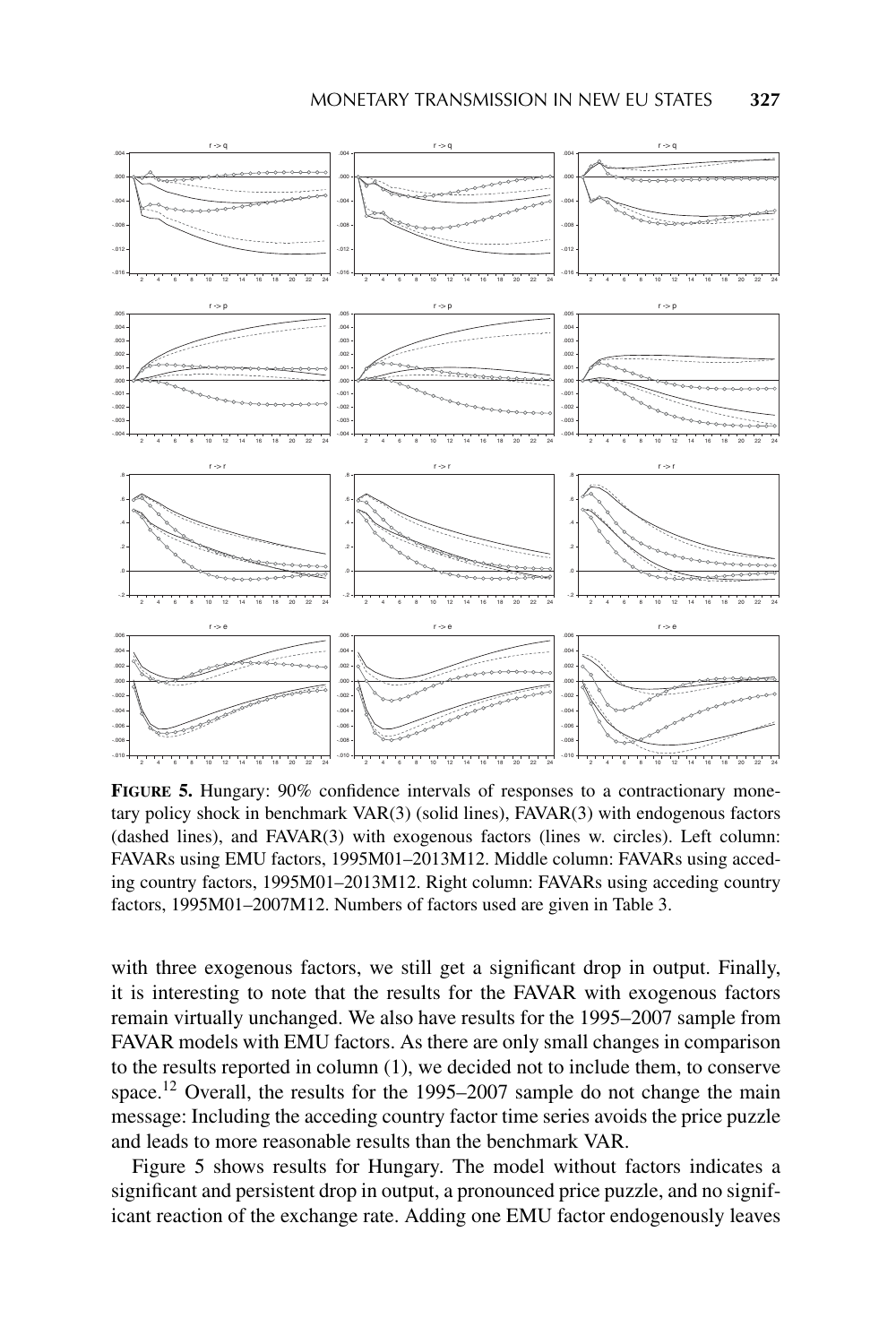

**FIGURE 6.** Poland: 90% confidence intervals of responses to a contractionary monetary policy shock in benchmark VAR(3) (solid lines), FAVAR(3) with endogenous factors (dashed lines), and FAVAR(3) with exogenous factors (lines w. circles). Left column: FAVARs using EMU factors, 1995M01–2013M12. Middle column: FAVARs using acceding country factors, 1995M01–2013M12. Right column: FAVARs using acceding country factors, 1995M01–2007M12. Numbers of factors used are given in Table 3.

the responses largely unchanged. In contrast, when three EMU factors are added exogenously, the output response is less pronounced and the price response is no longer significantly positive. Consequently, adding the EMU factor may at least help to avoid the price puzzle. If acceding country factors are added to the model [cf. column (2) of Figure 5], the output response is similar to the benchmark model. However, using the accession factors again avoids the price puzzle, and the exchange rate is now significantly appreciating after the monetary policy shock. Thus, the accession factors contain useful information in VARs analyzing the monetary policy transmission.

Column (3) of Figure 5 shows results for the 1995–2007 subsample from FAVARs with acceding country factors. First we note that the responses in the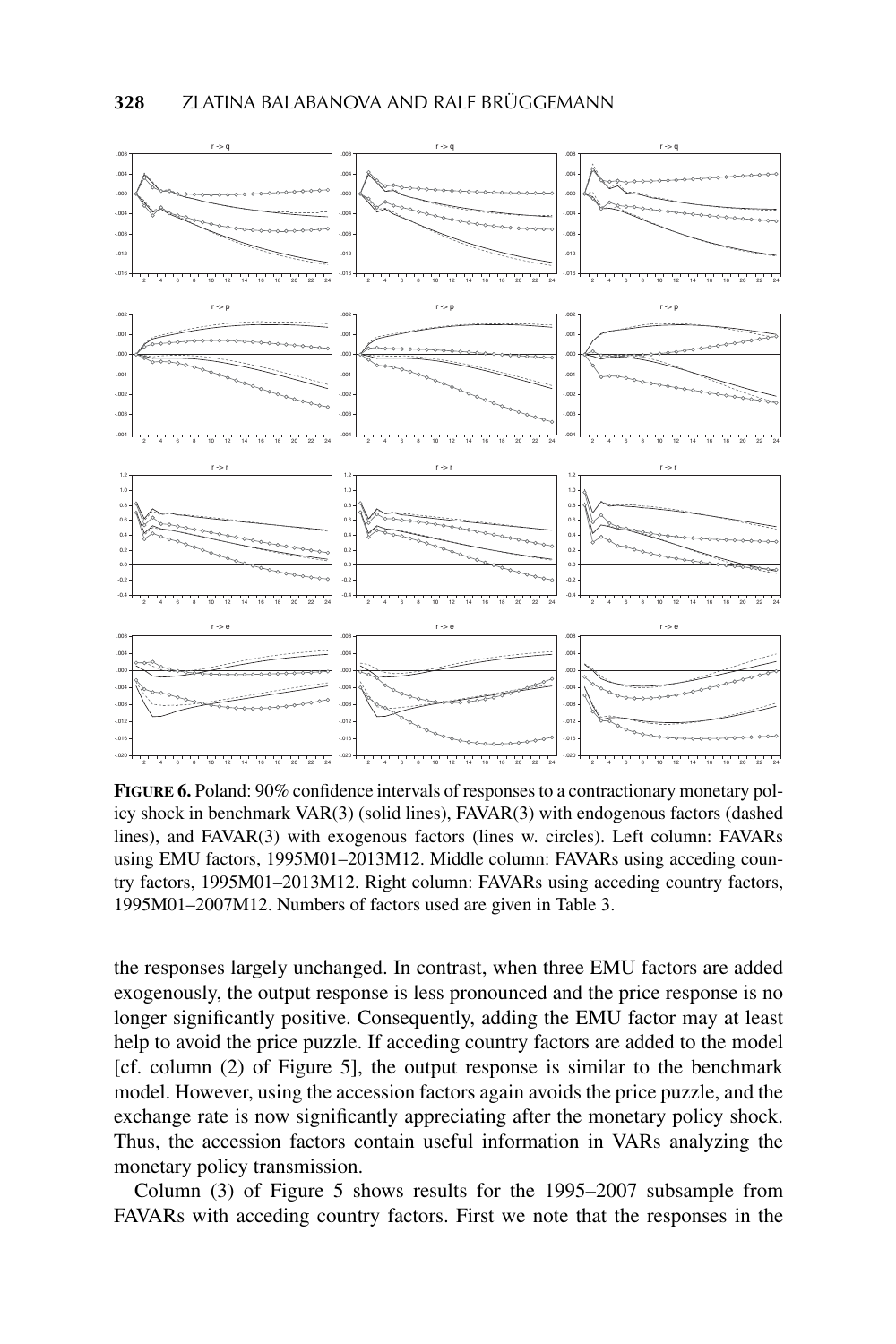

**FIGURE 7.** Slovakia: 90% confidence intervals of responses to a contractionary monetary policy shock in benchmark VAR(4) (solid lines), FAVAR(4) with endogenous factors (dashed lines), and FAVAR(4) with exogenous factors (lines w. circles). Left column: FAVARs using EMU factors, 1998M01–2008M12. Right column: FAVARs using acceding country factors, 1998M01–2008M12. Numbers of factors used are given in Table 3.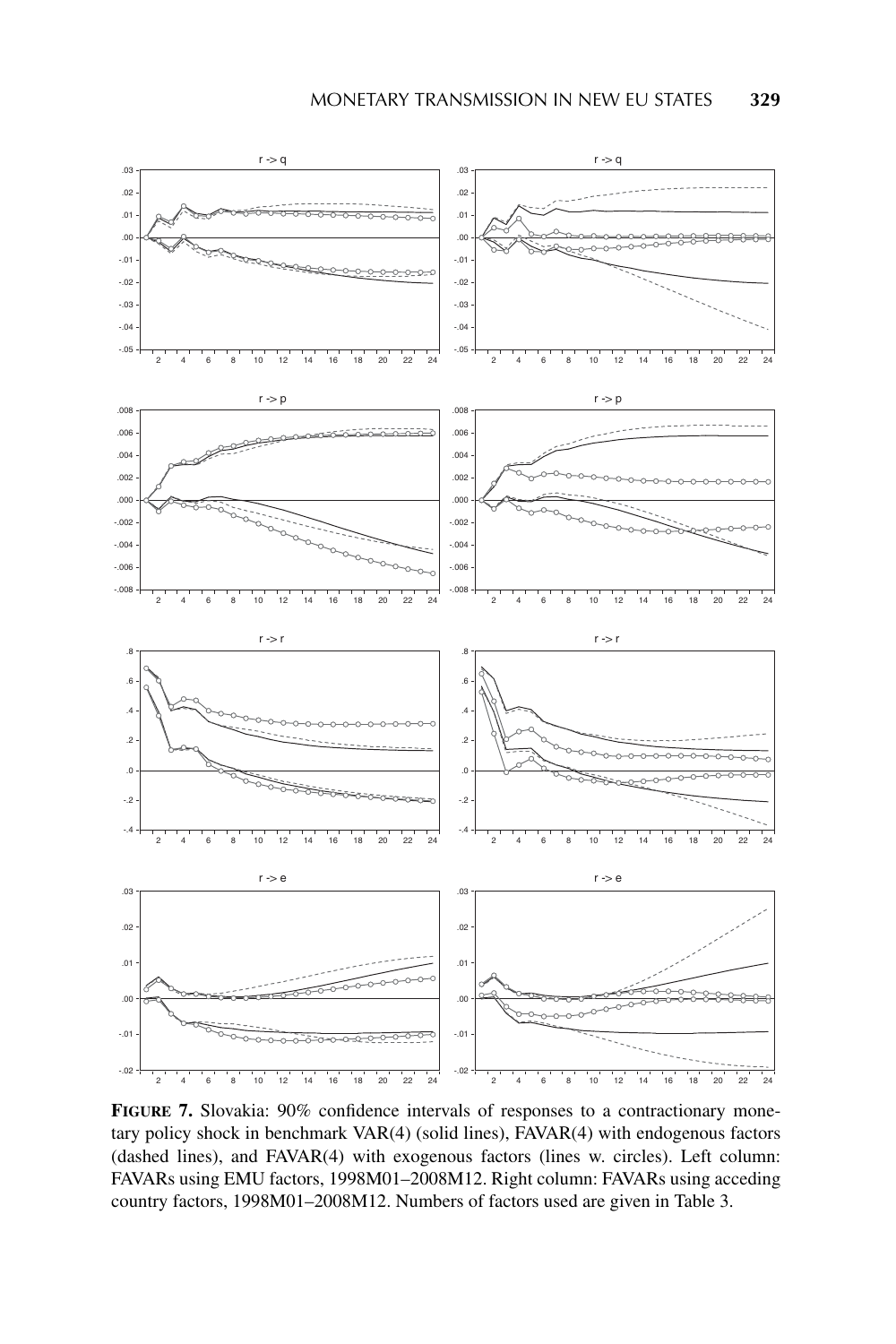benchmark have changed (compared with the full sample). This model without factors now indicates no significant reaction of output and only slightly increasing prices after the monetary policy shock, together with a significant appreciation of the exchange rate. This may partly reflect the larger estimation uncertainty in the shorter sample, but may also be an indication of changes in the monetary transmission mechanism due to the financial crisis. Note, however, that less severe changes are observed in the models with acceding country factors. In particular, the FAVAR variant with six exogenous factors still points to a significant (albeit less severe) drop in output and a significant appreciation of the exchange rate. We also note that this FAVAR variant now indicates a significant price drop after about a year. This again points to the fact that including acceding country factors is useful in analyzing the monetary transmission mechanism.

The results for Poland are given in Figure 6. In the benchmark VAR we find a significant and permanent drop in output after about six months. Prices do not react significantly. Moreover, the benchmark VAR indicates a significant appreciation of the exchange rate for little less than a year. The impact of adding EMU factors is shown in column (1) of Figure 6. In the model with one endogenous EMU factor, the response of the exchange rate is only marginally significant, and all other responses are virtually unchanged. Somewhat more pronounced changes are visible when five EMU factors enter the model exogenously. In that case, the drop in output is less pronounced and only marginally significant. Moreover, in contrast to the benchmark model, the exchange rate now appreciates after about a year and the response remains significant for about two years. The observed change of the exchange rate response is in line with our traderelated interpretation of the EMU factor time series. In comparison with the results for Czech Republic and Hungary, we note more pronounced changes when EMU factors are added to the model. This may indicate that Poland is affected more strongly by external developments in the EMU than the other acceding countries.

The effect of adding acceding country factors is depicted in column (2) of Figure 6. Again, adding one factor endogenously does not greatly change the results from the benchmark. In contrast, using four exogenous acceding country factors leads to some interesting changes in the impulse-response pattern. First, no significant drop in output can be diagnosed. However, we see a significant negative response of prices after about 18 months and a much stronger and significant appreciation of the exchange rate with long-lasting effects.

Moving to the results for the 1995–2007 subsample [column (3) of Figure 6], we first note that the results from the benchmark VAR are quite similar to the full sample results. The only difference is visible for the response of the exchange rate, which is more persistent in the shorter subsample, indicating a significant appreciation for about 20 months. Again, adding accession factors changes the results somewhat: The output responses are less pronounced and not significant, and prices drop significantly for about eight months in the model with six exogenous acceding country factors. Overall, we find that adding acceding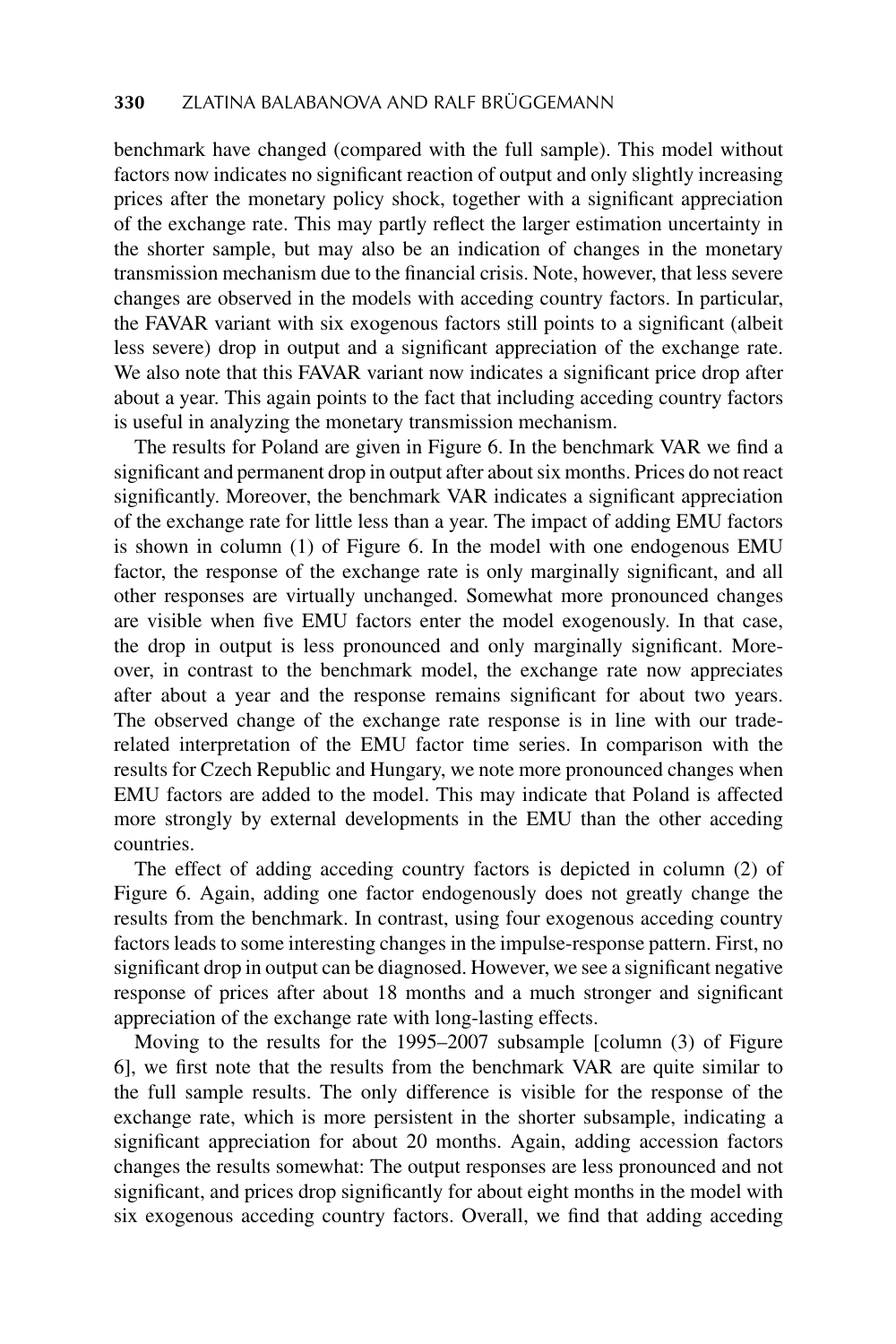country factors may be particularly helpful in generating price responses that are in line with economic theory.

Figure 7 shows the results for Slovakia. Note that the figure reports results for a sample ranging from 1998M01 to 2008M12. Using data from 1995 as the beginning of the sample period results in a completely unreasonable impulse-response pattern with strongly increasing prices and a strong depreciation of the exchange rate. This may be due to model mis-specification in the rather volatile periods from 1995 to 1997, where market interest rates fluctuated strongly. The sample for Slovakia ends in 2008, as the country adopted the Euro on January 1, 2009. Consequently, for Slovakia we only report results for one sample period.<sup>13</sup> The impulse responses from the baseline model are not very informative. Responses to output, prices, and the exchange rate are not significant. Similarly to the results for the Czech Republic, adding the EMU factors [column (1)] does not alter the response patterns in a substantial way. The situation is again somewhat different if the acceding country factors are added [see column (2) of the figure]. Note that including one acceding country factor endogenously does not change the interpretation of the results. The reported confidence intervals, however, reflect the high estimation uncertainty for large impulse-response horizons in the rather short sample. Also, note that including six acceding country factors exogenously changes the reported response intervals substantially. They are now substantially smaller than in the model without factors, which indicates that there is substantial information content in these factors. The significant price puzzle observed in the benchmark model disappears. Nevertheless, the effects on output and exchange rate are at best borderline significant, possibly because of the very short sample period. Because of the rather short sample period, the results for Slovakia should be interpreted with some caution.

We have also computed responses to monetary policy shocks that are identified by contemporaneous sign restrictions as in Jarocinski (2010) as a robustness check. Because the analysis leads to qualitatively similar results, we have omitted this part from the paper. We just remark here that in some cases using contemporaneous sign restrictions leads to impulse responses that are somewhat less informative, with relatively wide error bands.

In summary, our results highlight the importance of taking external developments properly into account when analyzing the monetary transmission mechanism in acceding countries. First, we find that information contained in factor time series obtained from EMU country data changes impulse-response patterns in some but not all countries. Interestingly, for the Czech Republic and Slovakia, including EMU factors has no substantial impact. In contrast, for Hungary and Poland, the responses of some variables change. Because there are no large differences between the countries in terms of the trade market shares with the EMU, this factor alone is unlikely to explain the differences. In fact, explaining these difference in detail would require a more structural approach and a more detailed analysis, which is beyond the scope of this paper and left for future research.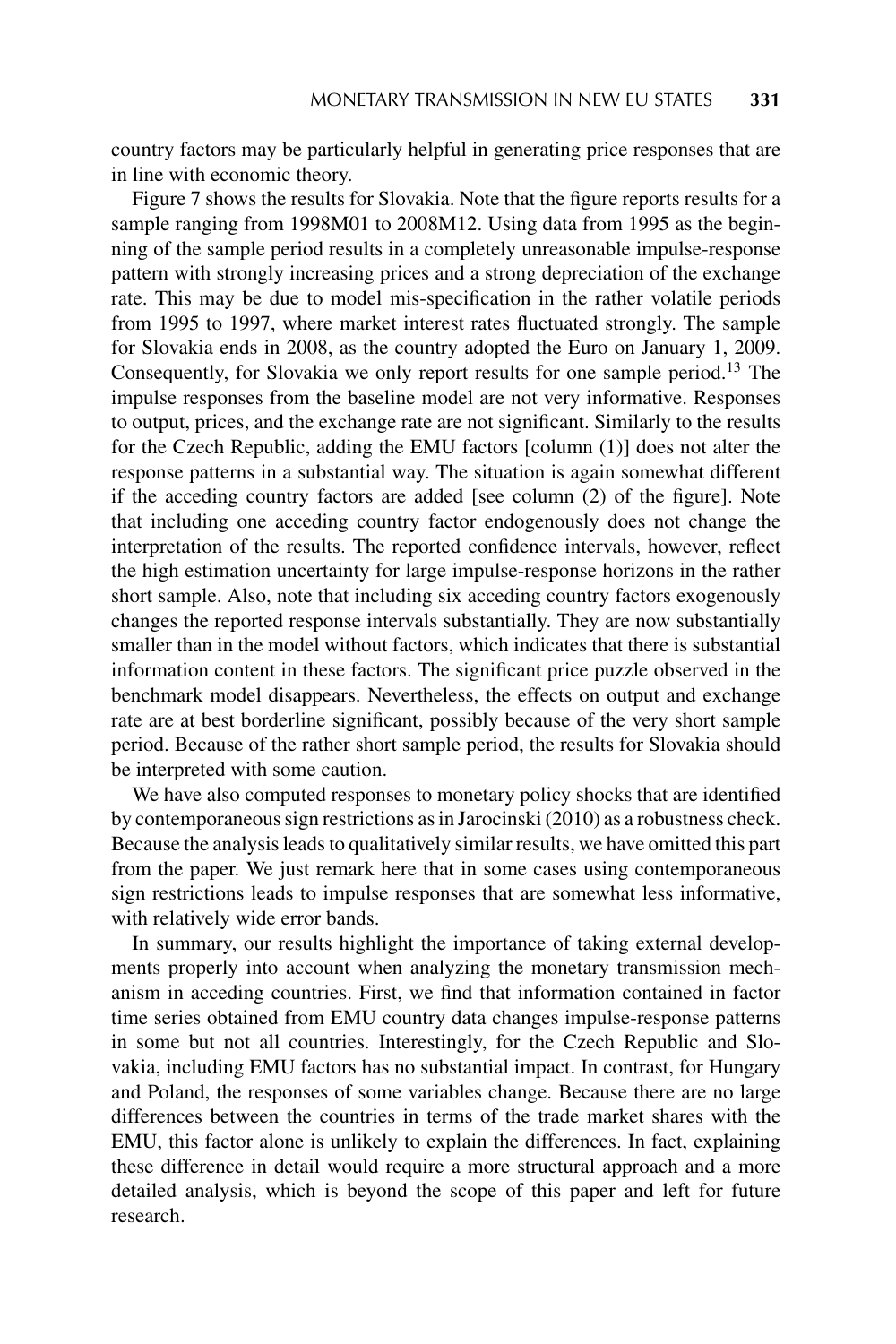# **332 ZLATINA BALABANOVA AND RALF BRÜGGEMANN**

Moreover, we find evidence for a major role of external development in other acceding countries. Typically, including the other acceding countries' information leads to substantial changes in the impulse-response pattern. Compared with the benchmark model, the responses to a monetary policy shock are more in line with theoretical expectations: output variables tend to drop, prices tend to decrease (the price puzzle disappears or is less pronounced), and the exchange rate appreciates. In some countries, a reasonable monetary transmission mechanism can only be diagnosed when the external acceding country factors are included in the model. Our results suggest that for the analysis of monetary policy shocks, the external economic developments in the other acceding countries are more important than the economic developments in the Euro area. This may reflect the traditionally close links in trade among the countries under consideration.

# **4. CONCLUSIONS**

We investigated the effects of monetary policy shocks in the Czech Republic, Hungary, Poland, and Slovakia within small VAR models. In particular, we explored to what extent accounting for external economic developments in the EMU and in other acceding countries changed the results from structural VAR models.

The external developments in the EMU are summarized by extracting factor time series using principal components from a relatively large database with time series data from 11 EMU countries. To tentatively interpret the extracted factor time series, we use a traditional  $R^2$  measure. This suggests that the first EMU factor can be interpreted as a trade-related factor, as it is most closely related to imports, exports, and the exchange rate. We interpret the second factor as a driving factor for nominal variables and the third factor as a financial factor. Using a large cross section of time series on similar variables from the acceding countries, we find that the first principal component may again be interpreted as a trade-related factor, whereas the second one could be seen as a price/inflation factor. Because we do not have a fully structural model, we use up to six factor series to augment the VARs for the acceding countries.

To explore the role of external information in monetary analysis, we augment standard VAR models either with the factor series extracted from EMU data or with factors from acceding country data, and compare the results. Factor-augmented VARs (FAVARs) are specified in two different ways: First, we include the factors as endogenous variables in the VARs. Although the principal idea follows Bernanke et al. (2005), we use the nonstationary factors from the Bai and Ng (2004) approach in the VAR to preserve any cointegration relations among the variables and the factors. In a second variant, we include the nonstationary factor series as exogenous variables, which leads to more parsimonious models. To our best knowledge, none of these type of augmentations have been used in the literature so far.

We explore the role of external information by comparing the responses to contractionary monetary policy shocks from benchmark VARs with those of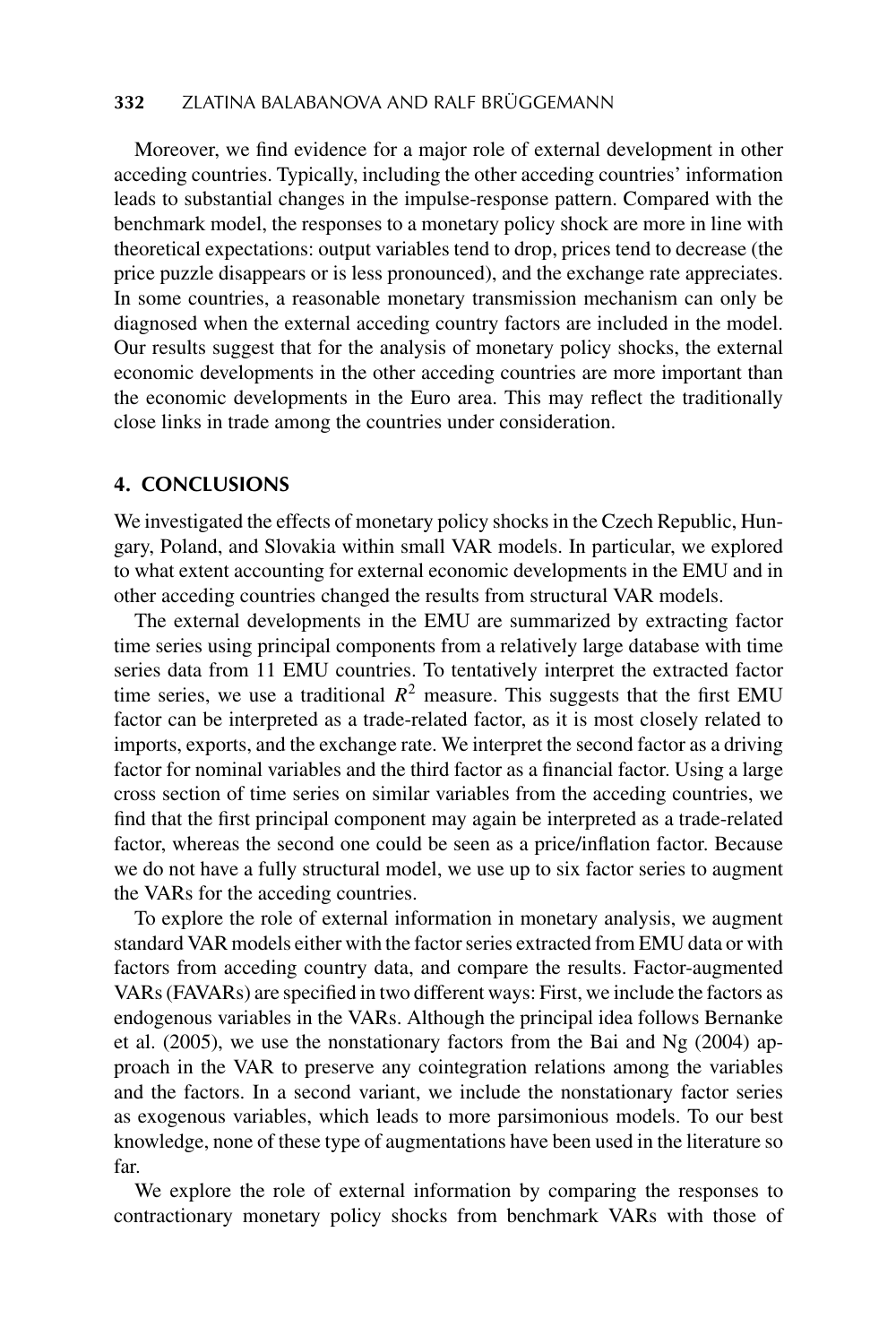different FAVARs using data from 1995M01–2013M12. We find that information contained in factor time series obtained from EMU country data changes impulseresponse patterns in some but not all countries. For Hungary, including EMU factors exogenously avoids the price puzzle. Using EMU factors in the model for Poland changes the response of output and the exchange rate. Using EMU factors in models for the Czech Republic and Slovakia does not change the responses in any substantial way. Explaining these cross-country differences requires a more structural approach and is left for future research.

Interestingly, including the acceding country information leads to substantial changes in the impulse-response patterns. Compared with the benchmark model, the responses to a monetary policy shock are more in line with theoretical expectations: output variables tend to drop, prices tend to decrease (the price puzzle disappears or is less pronounced), and the exchange rate appreciates. In some countries, a reasonable monetary transmission mechanism can only be diagnosed when the external acceding country factors are included in the model. Thus, our analysis suggests that using the information from the other acceding countries leads to more important changes in the analysis of the monetary transmission mechanism than using the information from EMU countries. This result persists if a reduced sample excluding the 2008/2009 crisis is considered.

We have taken care implicitly of any cointegration relations among the variables by using nonstationary factors and variables in levels in the VAR models. Clearly, if cointegration is present, taking them explicitly into account would be beneficial. Modeling the monetary transmission mechanism in factor-augmented vector error models [see, e.g., Banerjee et al. (2014)] is therefore an interesting direction of future research.

## *NOTES*

1. VAR-based impulse-response functions may not have been precisely estimated, given the relatively large number of parameters and the short time series data available. To mitigate this problem, Jarocinski (2010) suggests a Bayesian framework. See also Gavin and Kemme (2009) for a similar approach. Although this may help to reduce the estimation uncertainty, the problem of missing important variables cannot be resolved by this approach.

2. Note that the VAR orders in equations (3) and (4) are not necessarily the same.

3. As an alternative, we have also used contemporaneous sign restrictions as discussed in Jarocinski (2010) and comment briefly on the qualitatively similar results in Section 3.3.

4. Note that also Poland and Hungary have conducted monetary policy within an inflation-targeting scheme in recent years.

5. The countries used are the original 11 EMU members, Austria, Belgium, Finland, France, Germany, Italy, Ireland, Luxembourg, the Netherlands, Portugal, and Spain.

6. There are no series available for the short-term interest rate and share prices for Luxembourg. Consequently, the EMU data consist of 10 time series for each of 11 countries, minus two ( $10 \times 11-2 =$ 108).

7. The transformation applied is also backed up by a unit root analysis on the individual series.

8. Note that this number is quite comparable to what, e.g., Stock and Watson (2002b) found for U.S. data. In their paper the first six principal components explain about 39% of the variance in a slightly larger data collection.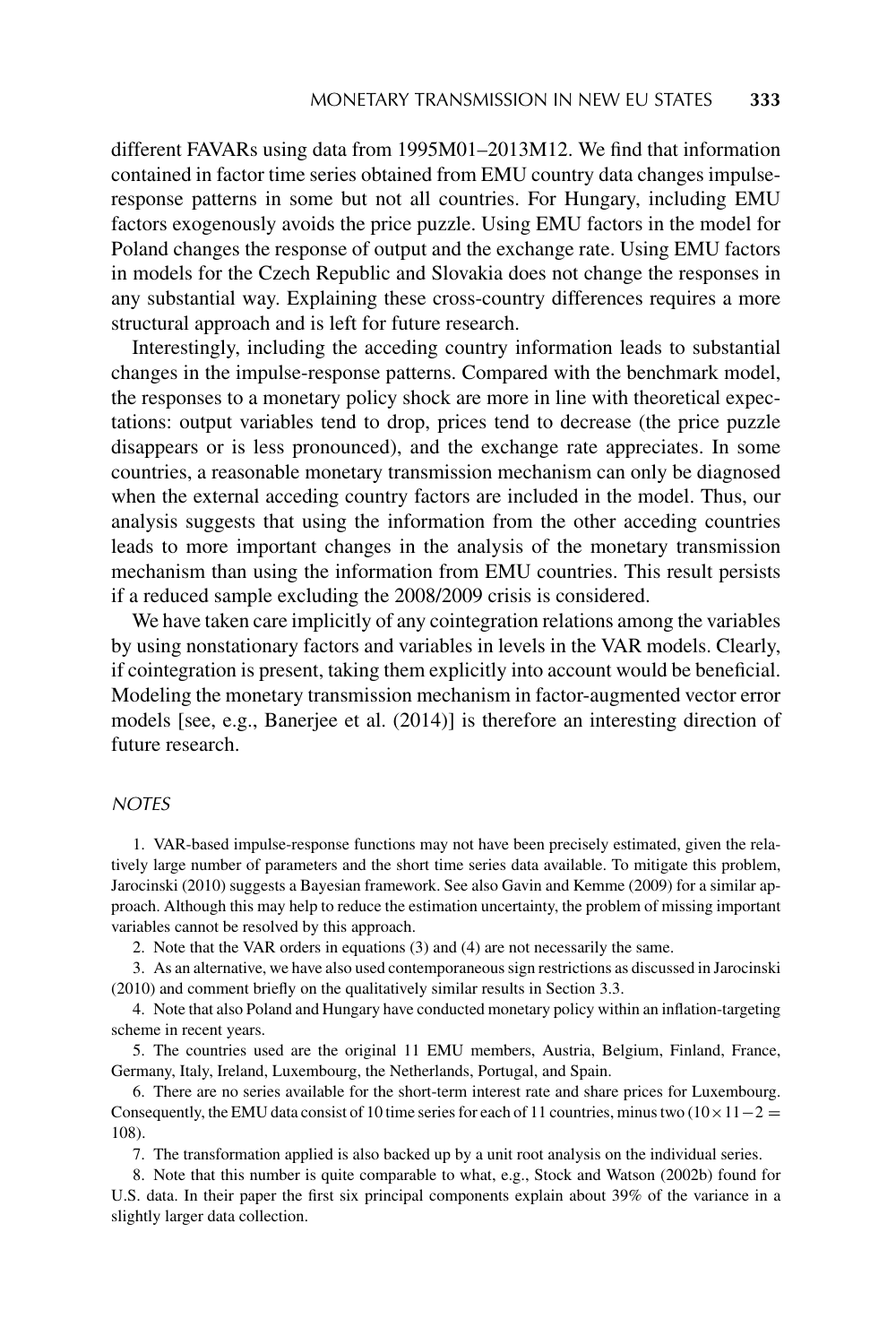# **334 ZLATINA BALABANOVA AND RALE BRÜGGEMANN**

9. The results on impulse responses obtained using EMU factors extracted from core EMU countries are available on request.

10. Including at least one lag is necessary to capture the nonstationarity of the factors appropriately [see, e.g., the discussion of Sims et al. (1990)]. We have also tried more exogenous lags, but only the first lag entered the models significantly.

11. See (Breitung et al., 2004, Sect. 4.5) for details on the construction of impulse-response confidence intervals.

12. This also holds for the other countries. Consequently, for none of the countries are results for FAVARs with EMU factors for the 1995–2007 sample included in the paper.

13. We have also tried a shorter sample ending in 2007M12. The corresponding results are very similar to the ones in Figure 7. Therefore, we decided not to include them in this paper.

#### *REFERENCES*

Akaike, H. (1974) A new look at the statistical model identification. *IEEE Transactions on Automatic Control* AC-19(6), 716–723.

Angeloni, I., A.K. Kashyap, B. Mojon, and D. Terlizzese (2003) Monetary Transmission in the Euro Area: Does the Interest Rate Channel Explain It All? NBER working paper 9984.

Anzuini, A. and A. Levy (2007) Monetary policy shocks in the new EU members: A VAR approach. *Applied Economics* 39(9), 1147–1161.

Bai, J. and S. Ng (2002) Determining the number of factors in approximate factor models. *Econometrica* 70(1), 191–221.

Bai, J. and S. Ng (2004) A PANIC attack on unit roots and cointegration. *Econometrica* 72(4), 1127– 1177.

- Bai, J.S. (2004) Estimating cross-section common stochastic trends in nonstationary panel data. *Journal of Econometrics* 122(1), 137–183.
- Banerjee, A., M. Marcellino, and I. Masten (2014) Forecasting with factor-augmented error correction models. *International Journal of Forecasting* 30(3), 589–612.
- Bernanke, B., J. Boivin, and P.S. Eliasz (2005) Measuring the effects of monetary policy: A factoraugmented vector autoregressive (FAVAR) approach. *Quarterly Journal of Economics* 120(1), 387– 422.
- Breitung, J., R. Brüggemann, and H. Lütkepohl (2004) Structural vector autoregressive modeling and impulse responses. In H. Lutkepohl and M. Krätzig (eds.), *Applied Time Series Econometrics*, pp. 159–196. Cambridge, UK: Cambridge University Press.
- Bussiere, M., J. Fidrmuc, and B. Schnatz (2005) Trade Integration of Central and Eastern European ` Countries—Lessons from a Gravity Model. Working paper 545, European Central Bank.
- Christiano, L.J., M. Eichenbaum, and C. Evans (1999) Monetary shocks: What have we learned and to what end?. In J. Taylor and M. Woodford (eds.), *The Handbook of Macroeconomics*, pp. 65–148. Amsterdam: Elsevier Science Publication.
- Ciccarelli, M. and A. Rebucci (2002) The Transmission Mechanism of European Monetary Policy: Is There Heterogeneity? Is It Changing over Time? Working paper 02/54, International Monetary Fund.
- Coricelli, F., B. Egbert, and R. MacDonald (2006) Monetary Transmission Mechanism in Central and Eastern Europe: Gliding on a Wind of Change. Working paper 850, Wiliam Davidson Institute, Ann Arbor, MI.
- Dornbusch, R., C.A. Favero, and F. Giavazzi (1998) The immediate challenges for the European Central Bank. *Economic Policy* 26, 15–64.
- Ehrmann, M., L. Gambacorta, J. Martinez-Pages, P. Sevestre, and A. Worms (2003) The effects of monetary policy in the euro area. *Oxford Review of Economic Policy* 19(1), 58–72.
- Elbourne, A. and J. de Haan (2006) Financial structure and monetary policy transmission in transition countries. *Journal of Comparative Economics* 34(1), 1–23.